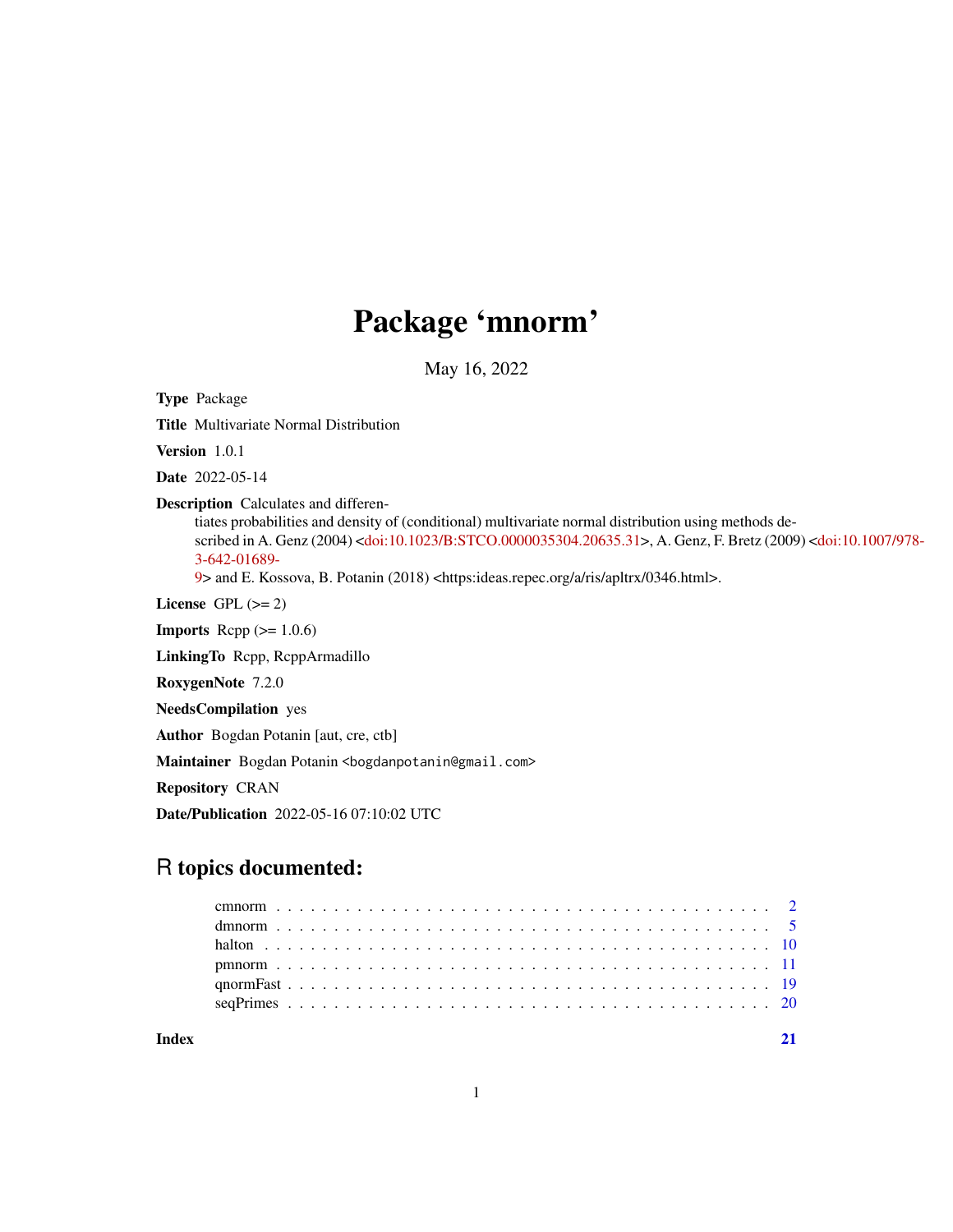<span id="page-1-1"></span><span id="page-1-0"></span>

### Description

This function calculates mean (expectation) and covariance matrix of conditional multivariate normal distribution.

#### Usage

```
cmnorm(
 mean,
 sigma,
 given_ind,
 given_x,
  dependent\_ind = numeric(),is_validation = TRUE,
  is_names = TRUE,
 control = NULL,
 n_cores = 1L
)
```
#### Arguments

| mean          | numeric vector representing expectation of multivariate normal vector (distribu-<br>tion).                                                                                                                                       |
|---------------|----------------------------------------------------------------------------------------------------------------------------------------------------------------------------------------------------------------------------------|
| sigma         | positively defined numeric matrix representing covariance matrix of multivariate<br>normal vector (distribution).                                                                                                                |
| given_ind     | numeric vector representing indexes of multivariate normal vector which are<br>conditioned at values given by given_x argument.                                                                                                  |
| given_x       | numeric vector which i-th element corresponds to the given value of the given ind [i]-<br>th element (component) of multivariate normal vector. If given_x is numeric<br>matrix then it's rows are such vectors of given values. |
| dependent_ind | numeric vector representing indexes of unconditional elements (components) of<br>multivariate normal vector.                                                                                                                     |
| is_validation | logical value indicating whether input arguments should be validated. Set it to<br>FALSE to get performance boost (default value is TRUE).                                                                                       |
| is_names      | logical value indicating whether output values should have row and column<br>names. Set it to FALSE to get performance boost (default value is TRUE).                                                                            |
| control       | a list of control parameters. See Details.                                                                                                                                                                                       |
| n_cores       | positive integer representing the number of CPU cores used for parallel comput-<br>ing. Currently it is not recommended to set n_cores > 1 if vectorized arguments<br>include less then 100000 elements.                         |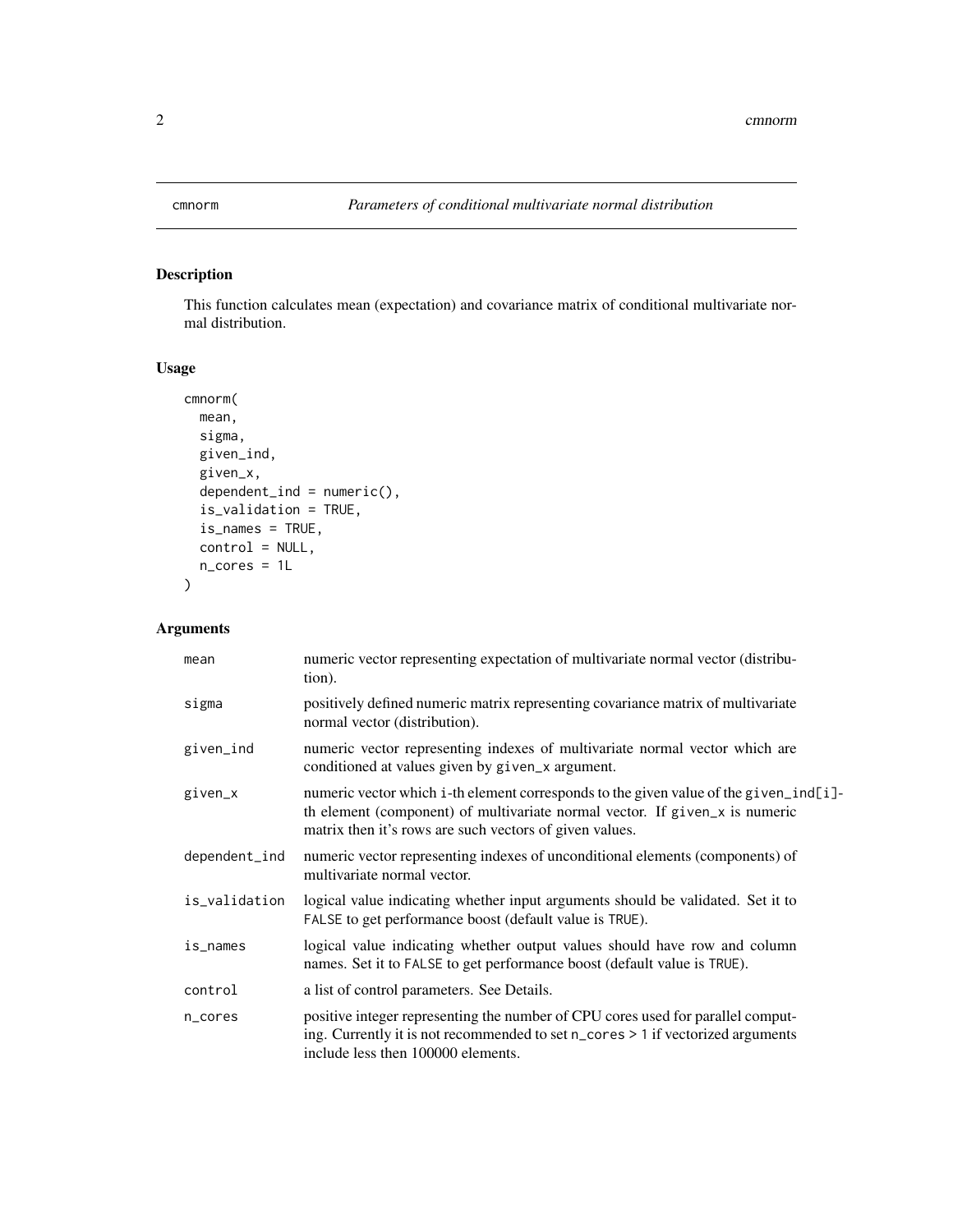#### cmnorm 3

#### Details

Consider *m*-dimensional multivariate normal vector  $X = (X_1, ..., X_m)^T \sim N(\mu, \Sigma)$ , where  $E(X) = \mu$  and  $Cov(X) = \Sigma$  are expectation (mean) and covariance matrix respectively.

Let's denote indexes of conditioned and unconditioned elements of X by  $I_g$  and  $I_d$  respectively. By  $x^{(g)}$  denote deterministic (column) vector of given values of  $X_{I_g}$ . The function calculates expected value and covariance matrix of conditioned multivariate normal vector  $X_{I_d}|X_{I_g} = x^{(g)}$ . For example if  $I_g = (1, 3)$  and  $x^{(g)} = (-1, 1)$  then  $I_d = (2, 4, 5)$  so the function calculates:

$$
\mu_c = E((X_2, X_4, X_5) | X_1 = -1, X_3 = 1)
$$
  

$$
\Sigma_c = Cov((X_2, X_4, X_5) | X_1 = -1, X_3 = 1)
$$

In general case:

$$
\mu_c = E\left(X_{I_d}|X_{I_g} = x^{(g)}\right) = \mu_{I_d} + \left(x^{(g)} - \mu_{I_g}\right)\Sigma_{(I_g, I_d)}\Sigma_{(I_g, I_g)}^{-1}
$$

$$
\Sigma_c = Cov\left(X_{I_d}|X_{I_g} = x^{(g)}\right) = \Sigma_{(I_d, I_d)} - \Sigma_{(I_d, I_g)}\Sigma_{(I_g, I_g)}^{-1}\Sigma_{(I_g, I_d)}
$$

Note that  $\Sigma_{(I_A,I_B)}$ , where  $A, B \in \{I_d, I_g\}$ , is a submatrix of  $\Sigma$  generated by intersection of  $I_A$ rows and  $I_B$  columns of  $\Sigma$ .

Below there is a correspondence between aforementioned theoretical (mathematical) notations and function arguments:

- mean  $\mu$ .
- sigma  $\Sigma$ .
- given\_ind  $I_q$ .
- given\_x  $x^{(g)}$ .
- dependent\_ind  $I_d$

Moreover  $\Sigma_{(I_g, I_d)}$  is a theoretical (mathematical) notation for sigma[given\_ind, dependent\_ind]. Similarly  $\mu_g$  represents mean[given\_ind].

By default dependent\_ind contains all indexes that are not in given\_ind. It is possible to omit and duplicate indexes of dependent\_ind. But at least single index should be provided for given\_ind without any duplicates. Also dependent\_ind and given\_ind should not have the same elements. Moreover given\_ind should not be of the same length as mean so at least one component should be unconditioned.

If given\_x is a vector then (if possible) it will be treated as a matrix with the number of columns equal to the length of mean.

Currently control has no input arguments intended for the users. This argument is used for some internal purposes of the package.

#### Value

This function returns an object of class "mnorm\_cmnorm".

An object of class "mnorm\_cmnorm" is a list containing the following components: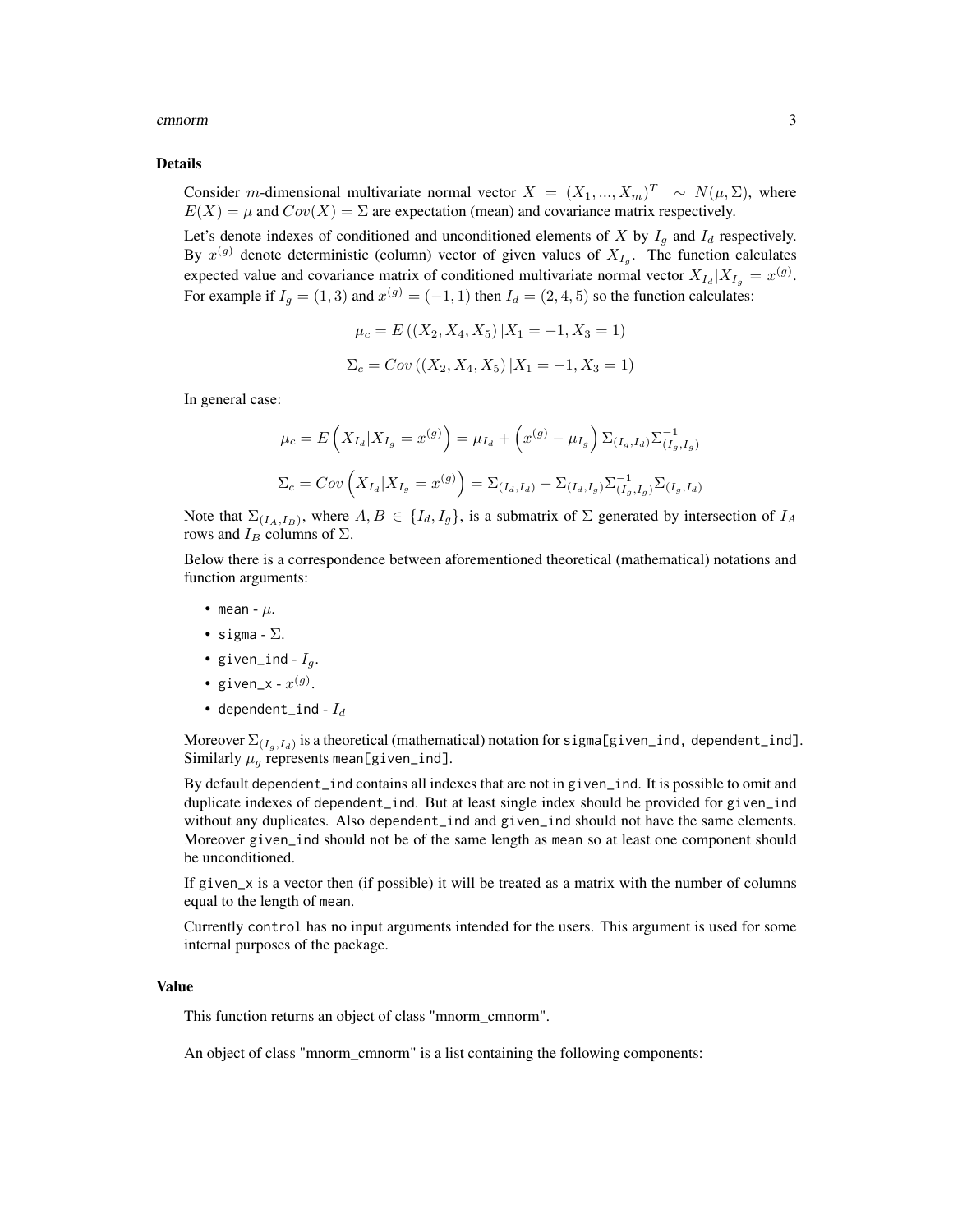- mean conditional mean.
- sigma conditional covariance matrix.
- sigma\_d covariance matrix of unconditioned elements.
- sigma\_g covariance matrix of conditioned elements.
- sigma\_dg matrix of covariances between unconditioned and conditioned elements.
- s12s22 equals to the matrix product of sigma\_dg and solve(sigma\_g).

Note that mean corresponds to  $\mu_c$  while sigma represents  $\Sigma_c$ . Moreover sigma\_d is  $\Sigma_{I_d,I_d},$  sigma\_g is  $\Sigma_{I_g,I_g}$  and sigma\_dg is  $\Sigma_{I_d,I_g}$ .

Since  $\Sigma_c$  do not depend on  $X^{(g)}$  the output sigma does not depend on given\_x. In particular output sigma remains the same independent of whether given\_x is a matrix or vector. Oppositely if given\_x is a matrix then output mean is a matrix which rows correspond to conditional means associated with given values provided by corresponding rows of given\_x.

The order of elements of output mean and output sigma depends on the order of dependet\_ind elements that is ascending by default. The order of given\_ind elements does not matter. But, please, check that the order of given\_ind match the order of given values i.e. the order of given\_x columns.

#### Examples

```
# Consider multivariate normal vector:
# X = (X1, X2, X3, X4, X5) ~ N(mean, sigma)# Prepare multivariate normal vector parameters
 # expected value
mean \leq -c(-2, -1, 0, 1, 2)n_dim <- length(mean)
 # correlation matrix
cor \leq c(-1, 0.1, 0.2, 0.3, 0.4,0.1, 1, -0.1, -0.2, -0.3,0.2, -0.1, 1, 0.3, 0.2,
          0.3, -0.2, 0.3, 1, -0.05,
         0.4, -0.3, 0.2, -0.05, 1)
cor < - matrix(cor, ncol = n_dim, nrow = n_dim, byrow = TRUE)
 # covariance matrix
sd_mat <- diag(c(1, 1.5, 2, 2.5, 3))
sigma <- sd_mat %*% cor %*% t(sd_mat)
# Estimate parameters of conditional distribution i.e.
# when the first and the third components of X are conditioned:
# (X2, X4, X5 | X1 = -1, X3 = 1)given_ind \leq c(1, 3)
given_x \leq -c(-1, 1)par <- cmnorm(mean = mean, sigma = sigma,
             given_ind = given_ind,
             given_x = given_x)# E(X2, X4, X5 | X1 = -1, X3 = 1)
par$mean
 # Cov(X2, X4, X5 | X1 = -1, X3 = 1)
```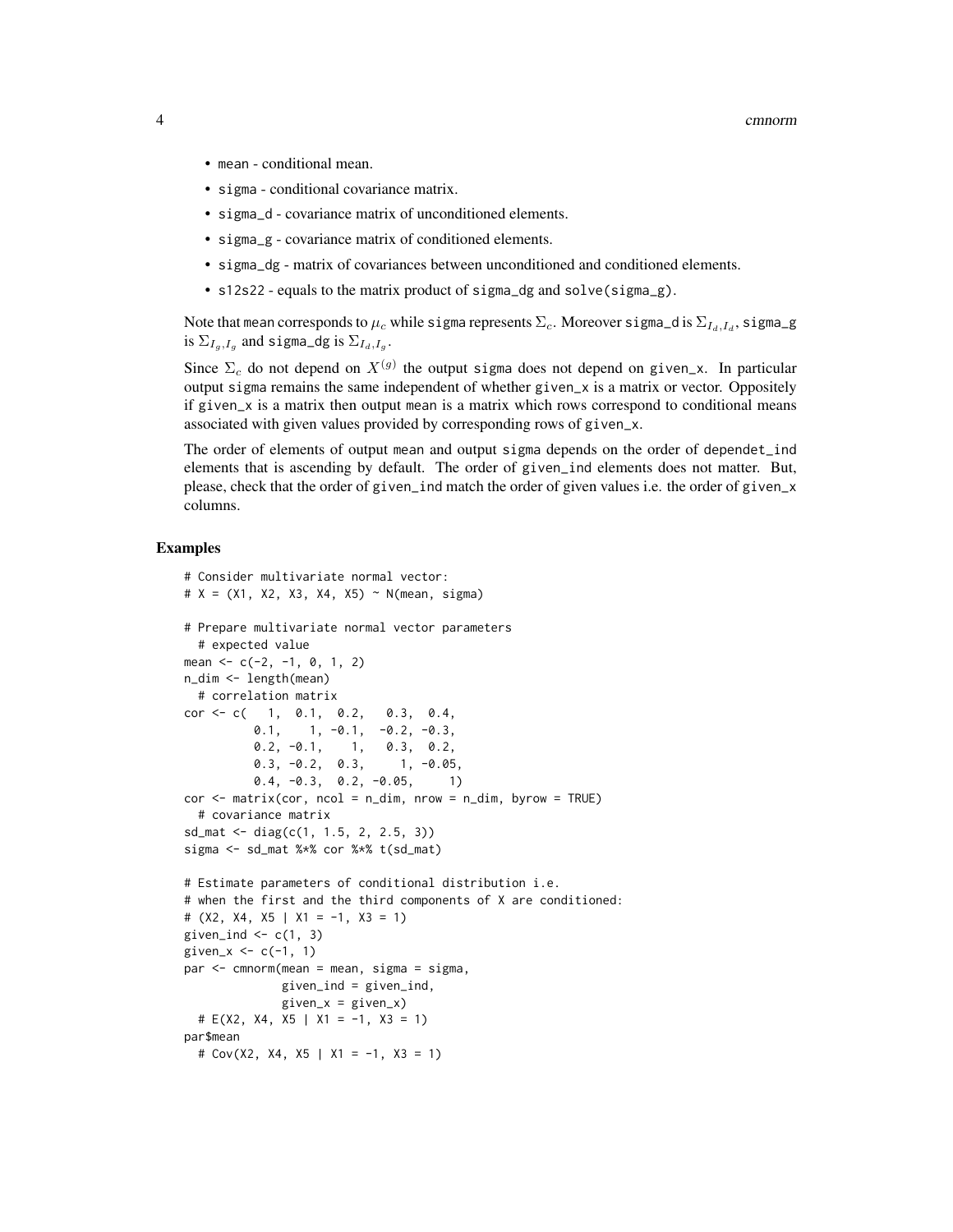#### <span id="page-4-0"></span>dmnorm 55 and 55 and 55 and 55 and 55 and 55 and 55 and 55 and 55 and 55 and 55 and 55 and 55 and 55 and 55 and 55 and 55 and 55 and 55 and 55 and 55 and 55 and 55 and 55 and 55 and 55 and 55 and 55 and 55 and 55 and 55 an

#### par\$sigma

```
# Additionally calculate E(X2, X4, X5 | X1 = 2, X3 = 3)given_x_mat <- rbind(given_x, c(2, 3))par1 <- cmnorm(mean = mean, sigma = sigma,
              given_ind = given_ind,
               given_x = given_x_matrixpar1$mean
# Duplicates and omitted indexes are allowed for dependent_ind
# For given_ind duplicates are not allowed
# Let's calculate conditional parameters for (X5, X2, X5 | X1 = -1, X3 = 1):
dependent_ind <- c(5, 2, 5)par2 <- cmnorm(mean = mean, sigma = sigma,
               given_ind = given_ind,
               given_x = given_x,dependent_ind = dependent_ind)
 # E(X5, X2, X5 | X1 = -1, X3 = 1)
par2$mean
 # Cov(X5, X2, X5 | X1 = -1, X3 = 1)
par2$sigma
```
dmnorm *Density of (conditional) multivariate normal distribution*

#### Description

This function calculates and differentiates density of (conditional) multivariate normal distribution.

#### Usage

```
dmnorm(
  x,
 mean,
  sigma,
  given\_ind = numeric(),log = FALSE,grad_x = FALSE,
  grad_sigma = FALSE,
  is_validation = TRUE,
 control = NULL,
 n_cores = 1L
)
```
#### Arguments

x numeric vector representing the point at which density should be calculated. If x is a matrix then each row determines a new point.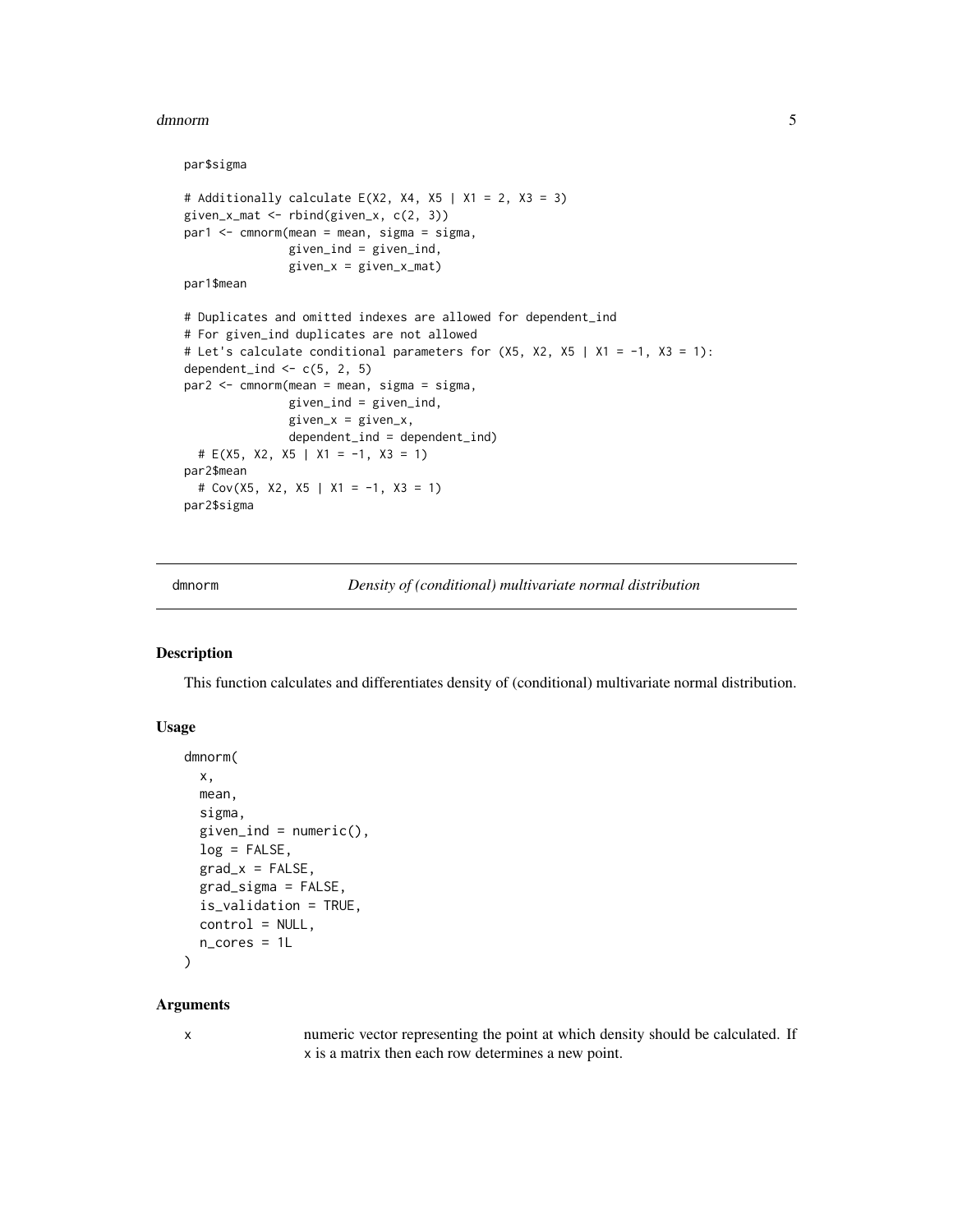<span id="page-5-0"></span>

| mean          | numeric vector representing expectation of multivariate normal vector (distribu-<br>tion).                                                                                                                                 |
|---------------|----------------------------------------------------------------------------------------------------------------------------------------------------------------------------------------------------------------------------|
| sigma         | positively defined numeric matrix representing covariance matrix of multivariate<br>normal vector (distribution).                                                                                                          |
| given_ind     | numeric vector representing indexes of multivariate normal vector which are<br>conditioned at values of x with corresponding indexes i.e. $x[given_x]$ or $x[,$<br>given_x] if x is a matrix.                              |
| log           | logical; if TRUE then probabilities (or densities) p are given as log(p) and deriva-<br>tives will be given respect to $log(p)$ .                                                                                          |
| $grad_x$      | logical; if TRUE then the vector of partial derivatives of the density function will<br>be calculated respect to each element of x. If x is a matrix then gradients will be<br>estimated for each row of x.                |
| grad_sigma    | logical; if TRUE then the vector of partial derivatives (gradient) of the density<br>function will be calculated respect to each element of sigma. If x is a matrix<br>then gradients will be estimated for each row of x. |
| is_validation | logical value indicating whether input arguments should be validated. Set it to<br>FALSE to get performance boost (default value is TRUE).                                                                                 |
| control       | a list of control parameters. See Details.                                                                                                                                                                                 |
| n_cores       | positive integer representing the number of CPU cores used for parallel comput-<br>ing. Currently it is not recommended to set n_cores > 1 if vectorized arguments<br>include less then 100000 elements.                   |

#### Details

Consider notations from the Details section of [cmnorm](#page-1-1). The function calculates density  $f(x^{(d)}|x^{(g)})$ of conditioned multivariate normal vector  $X_{I_d}|X_{I_g} = x^{(g)}$ . Where  $x^{(d)}$  is a subvector of x associated with  $X_{I_d}$  i.e. unconditioned components. Therefore  $x$ [given\_ind] represents  $x^{(g)}$  while <code>x[-given\_ind]</code> is  $x^{(d)}.$ 

If grad\_x is TRUE then function additionally estimates the gradient respect to both unconditioned and conditioned components:

$$
\nabla f(x^{(d)}|x^{(g)}) = \left(\frac{\partial f(x^{(d)}|x^{(g)})}{\partial x_1}, \dots, \frac{\partial f(x^{(d)}|x^{(g)})}{\partial x_m}\right),
$$

where each  $x_i$  belongs either to  $x^{(d)}$  or  $x^{(g)}$  depending on whether  $i \in I_d$  or  $i \in I_g$  correspondingly. In particular subgradients of density function respect to  $x^{(d)}$  and  $x^{(g)}$  are of the form:

$$
\nabla_{x^{(d)}} \ln f(x^{(d)} | x^{(g)}) = -\left(x^{(d)} - \mu_c\right) \Sigma_c^{-1}
$$
  

$$
\nabla_{x^{(g)}} \ln f(x^{(d)} | x^{(g)}) = \nabla_{x^{(d)}} f(x^{(d)} | x^{(g)}) \Sigma_{d,g} \Sigma_{g,g}^{-1}
$$

If grad\_sigma is TRUE then function additionally estimates the gradient respect to the elements of covariance matrix  $\Sigma$ . For  $i \in I_d$  and  $j \in I_g$  the function calculates:

$$
\frac{\partial \ln f(x^{(d)}|x^{(g)})}{\partial \Sigma_{i,j}} = \frac{\partial \ln f(x^{(d)}|x^{(g)})}{\partial x_i} \times \frac{\partial \ln f(x^{(d)}|x^{(g)})}{\partial x_j} \times \Sigma_{c,(i,j)}^{-1}/\left(1 + I(i=j)\right),
$$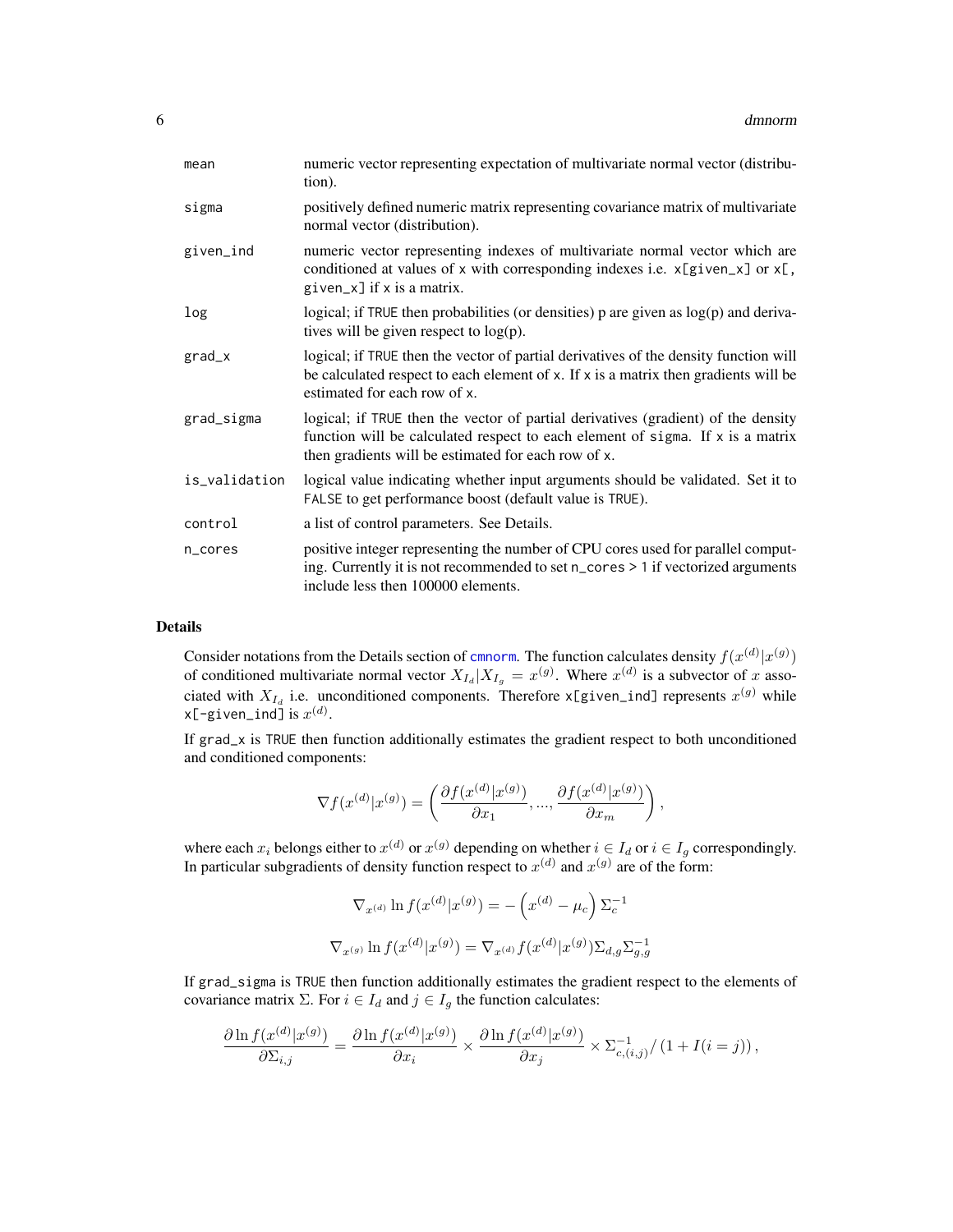where  $I(i = j)$  is an indicator function which equals 1 when the condition  $i = j$  is satisfied and 0 otherwise.

For  $i \in I_d$  and  $j \in I_g$  the following formula is used:

$$
\frac{\partial \ln f(x^{(d)}|x^{(g)})}{\partial \Sigma_{i,j}} = -\frac{\partial \ln f(x^{(d)}|x^{(g)})}{\partial x_i} \times \left( \left( x^{(g)} - \mu_g \right) \Sigma_{g,g}^{-1} \right)_{q_g(j)} - \frac{n_d}{\sum_{k=1}^{n_d} (1 + I(q_d(i) = k)) \times (\Sigma_{d,g} \Sigma_{g,g}^{-1})_{k,q_g(j)} \times \frac{\partial \ln f(x^{(d)}|x^{(g)})}{\partial \Sigma_{i,q_d^{-1}(k)}},
$$

where  $q_g(j) = \sum_{l=1}^{m} I(I_{g,k} \leq j)$  and  $q_d(i) = \sum_{l=1}^{m} I(I_{d,k} \leq i)$  represent the order of the *i*-th and *j*-th  $k=1$   $k=1$ 

elements in  $I_g$  and  $I_g$  correspondingly i.e.  $x_i = x_{q_d(i)}^{(d)} = x_{I_{d,q_d(i)}}$  and  $x_j = x_{q_g(j)}^{(g)} = x_{I_{g,q_g(j)}}$ . Note that  $q_g(j)^{-1}$  and  $q_d(i)^{-1}$  are inverse functions. Number of conditioned and unconditioned components are denoted by  $n_g = \sum_{m=1}^{m}$  $\sum_{k=1}^{m} I(k \in I_g)$  and  $n_d = \sum_{k=1}^{m}$  $\sum_{k=1} I(k \in I_d)$  respectively. For the case  $i \in I_g$  and  $j \in I_d$  the formula is similar.

For  $i \in I_g$  and  $j \in I_g$  the following formula is used:

$$
\frac{\partial \ln f(x^{(d)}|x^{(g)})}{\partial \Sigma_{i,j}} = -\nabla_{x^{(d)}} \ln f(x^{(d)}|x^{(g)}) \times \left(x^{(g)} \times (\Sigma_{d,g} \times \Sigma_{g,g}^{-1} \times I_g^* \times \Sigma_{g,g}^{-1})^T\right)^T - \frac{\sum_{k_1=1}^{nd} \sum_{k_2=1}^{nd} \frac{\partial \ln f(x^{(d)}|x^{(g)})}{\partial \Sigma_{q_d(k_1)^{-1},q_d(k_2)^{-1}}} \left(\Sigma_{d,g} \times \Sigma_{g,g}^{-1} \times I_g^* \times \Sigma_{g,g}^{-1} \times \Sigma_{d,g}^T\right)_{q_d(k_1)^{-1},q_d(k_2)^{-1},}
$$

where  $I_g^*$  is a square  $n_g$ -dimensional matrix of zeros except  $I_{g,(i,j)}^* = I_{g,(j,i)}^* = 1$ .

Argument given\_ind represents  $I<sub>g</sub>$  and it should not contain any duplicates. The order of given\_ind elements does not matter so it has no impact on the output.

More details on abovementioned differentiation formulas could be found in the appendix of E. Kossova and B. Potanin (2018).

Currently control has no input arguments intended for the users. This argument is used for some internal purposes of the package.

#### Value

This function returns an object of class "mnorm\_dmnorm".

An object of class "mnorm dmnorm" is a list containing the following components:

- den density function value at x.
- grad\_x gradient of density respect to x if grad\_x or grad\_sigma input argument is set to TRUE.
- grad\_sigma gradient respect to the elements of sigma if grad\_sigma input argument is set to TRUE.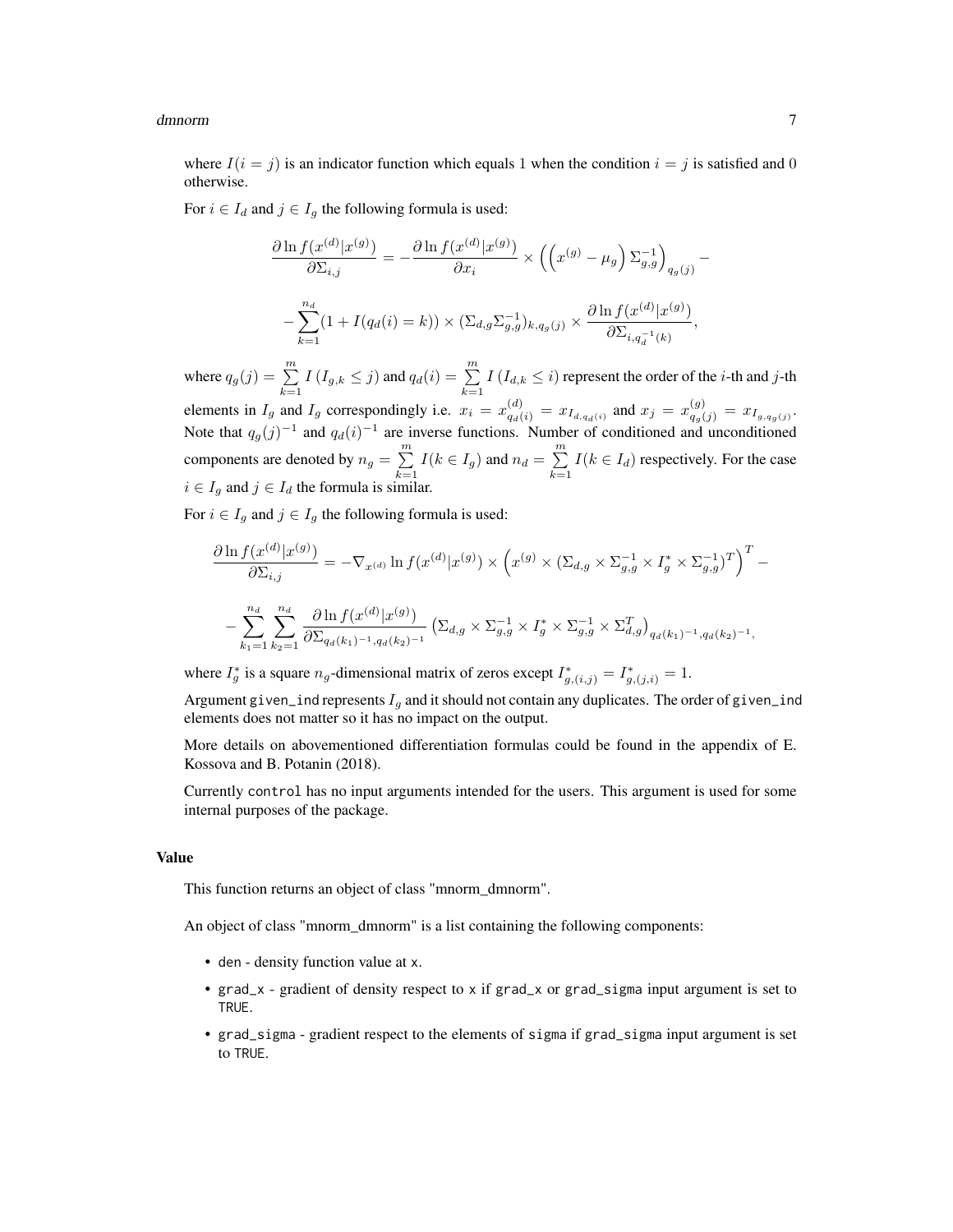If log is TRUE then den is a log-density so output grad\_x and grad\_sigma are calculated respect to the log-density.

Output grad\_x is a Jacobian matrix which rows are gradients of the density function calculated for each row of x. Therefore  $grad_x[i, j]$  is a derivative of the density function respect to the j-th argument at point x[i, ].

Output grad\_sigma is a 3D array such that grad\_sigma[i, j, k] is a partial derivative of the density function respect to the sigma[i, j] estimated for the observation  $x[k, ]$ .

#### References

E. Kossova., B. Potanin (2018). Heckman method and switching regression model multivariate generalization. Applied Econometrics, vol. 50, pages 114-143.

#### Examples

```
# Consider multivariate normal vector:
# X = (X1, X2, X3, X4, X5) ~ N(mean, sigma)# Prepare multivariate normal vector parameters
  # expected value
mean <-c(-2, -1, 0, 1, 2)n_dim <- length(mean)
  # correlation matrix
cor <- c( 1, 0.1, 0.2, 0.3, 0.4,
         0.1, 1, -0.1, -0.2, -0.3,0.2, -0.1, 1, 0.3, 0.2,
         0.3, -0.2, 0.3, 1, -0.05,0.4, -0.3, 0.2, -0.05, 1)cor < - matrix(cor, ncol = n_dim, nrow = n_dim, byrow = TRUE)
  # covariance matrix
sd_mat <- diag(c(1, 1.5, 2, 2.5, 3))
sigma <- sd_mat %*% cor %*% t(sd_mat)
# Estimate the density of X at point (-1, 0, 1, 2, 3)
x \leq -c(-1, 0, 1, 2, 3)d.list \leq dmnorm(x = x, mean = mean, sigma = sigma)
d <- d.list$den
print(d)
# Estimate the density of X at points
# x=(-1, 0, 1, 2, 3) and y=(-1.2, -1.5, 0, 1.2, 1.5)y <- c(-1.5, -1.2, 0, 1.2, 1.5)
xy \leftarrow \text{rbind}(x, y)d.list.1 \leq dmnorm(x = xy, mean = mean, sigma = sigma)
d.1 <- d.list.1$den
print(d.1)
# Estimate the density of Xc=(X2, X4, X5 | X1 = -1, X3 = 1) at
# point xd=(0, 2, 3) given conditioning values xg=(-1, 1)
given_ind \leq c(1, 3)
d.list.2 \leq dmnorm(x = x, mean = mean, sigma = sigma,
```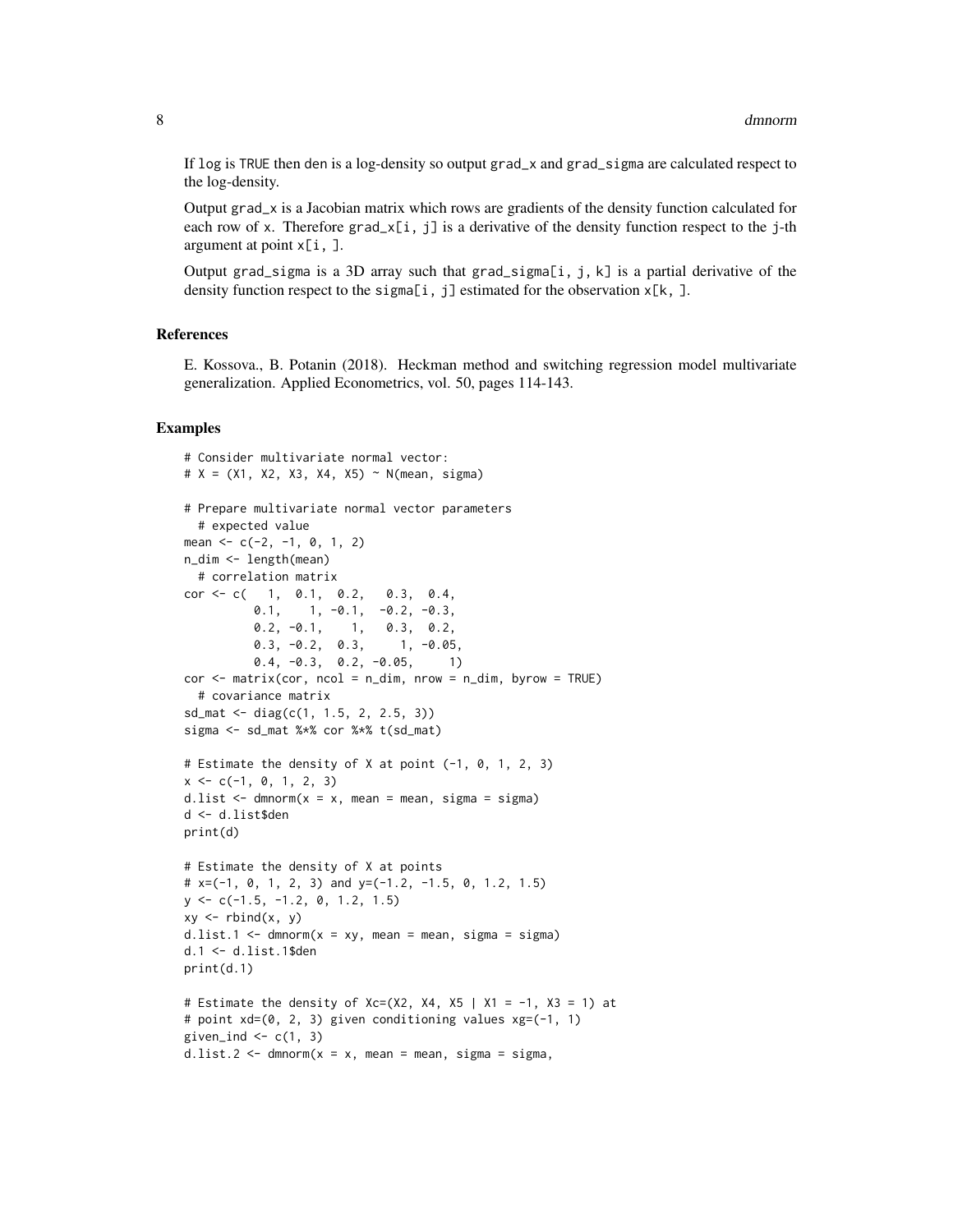#### dmnorm **9**

```
given_ind = given_ind)
d.2 <- d.list.2$den
print(d.2)
# Estimate the gradient of density respect to the argument and
# covariance matrix at points 'x' and 'y'
d.list.3 \leq dmnorm(x = xy, mean = mean, sigma = sigma,
                   grad_x = TRUE, grad_sigma = TRUE)# Gradient respect to the argument
grad_x.3 <- d.list.3$grad_x
   # at point 'x'
print(grad_x.3[1, ])
   # at point 'y'
print(grad_x.3[2, ])
# Partial derivative at point 'y' respect
# to the 3-rd argument
print(grad_x.3[2, 3])
# Gradient respect to the covariance matrix
grad_sigma.3 <- d.list.3$grad_sigma
# Partial derivative respect to sigma(3, 5) at
# point 'y'
print(grad_sigma.3[3, 5, 2])
# Estimate the gradient of the log-density function of
# Xc=(X2, X4, X5 | X1 = -1, X3 = 1) and Yc=(X2, X4, X5 | X1 = -1.5, X3 = 0)
# respect to the argument and covariance matrix at
# points xd=(0, 2, 3) and yd=(-1.2, 0, 1.5) respectively given
# conditioning values xg=(-1, 1) and yg=(-1.5, 0) correspondingly
d.list.4 \leq dmnorm(x = xy, mean = mean, sigma = sigma,
                   grad_x = TRUE, grad_sigma = TRUE,
                   given_ind = given_ind, log = TRUE)
# Gradient respect to the argument
grad_x.4 \leftarrow d.list.4\grad_x
   # at point 'xd'
print(grad_x.4[1, ])
   # at point 'yd'
print(grad_x.4[2, ])
# Partial derivative at point 'xd' respect to 'xg[2]'
print(grad_x.4[1, 3])
# Partial derivative at point 'yd' respect to 'yd[5]'
print(grad_x.4[2, 5])
# Gradient respect to the covariance matrix
grad_sigma.4 <- d.list.4$grad_sigma
# Partial derivative respect to sigma(3, 5) at
# point 'yd'
print(grad_sigma.4[3, 5, 2])
# Compare analytical gradients from the previous example with
# their numeric (forward difference) analogues at point 'xd'
# given conditioning 'xg'
delta <- 1e-6
grad_x.num <- rep(NA, 5)
grad_sigma.num < - matrix(NA, nrow = 5, ncol = 5)
```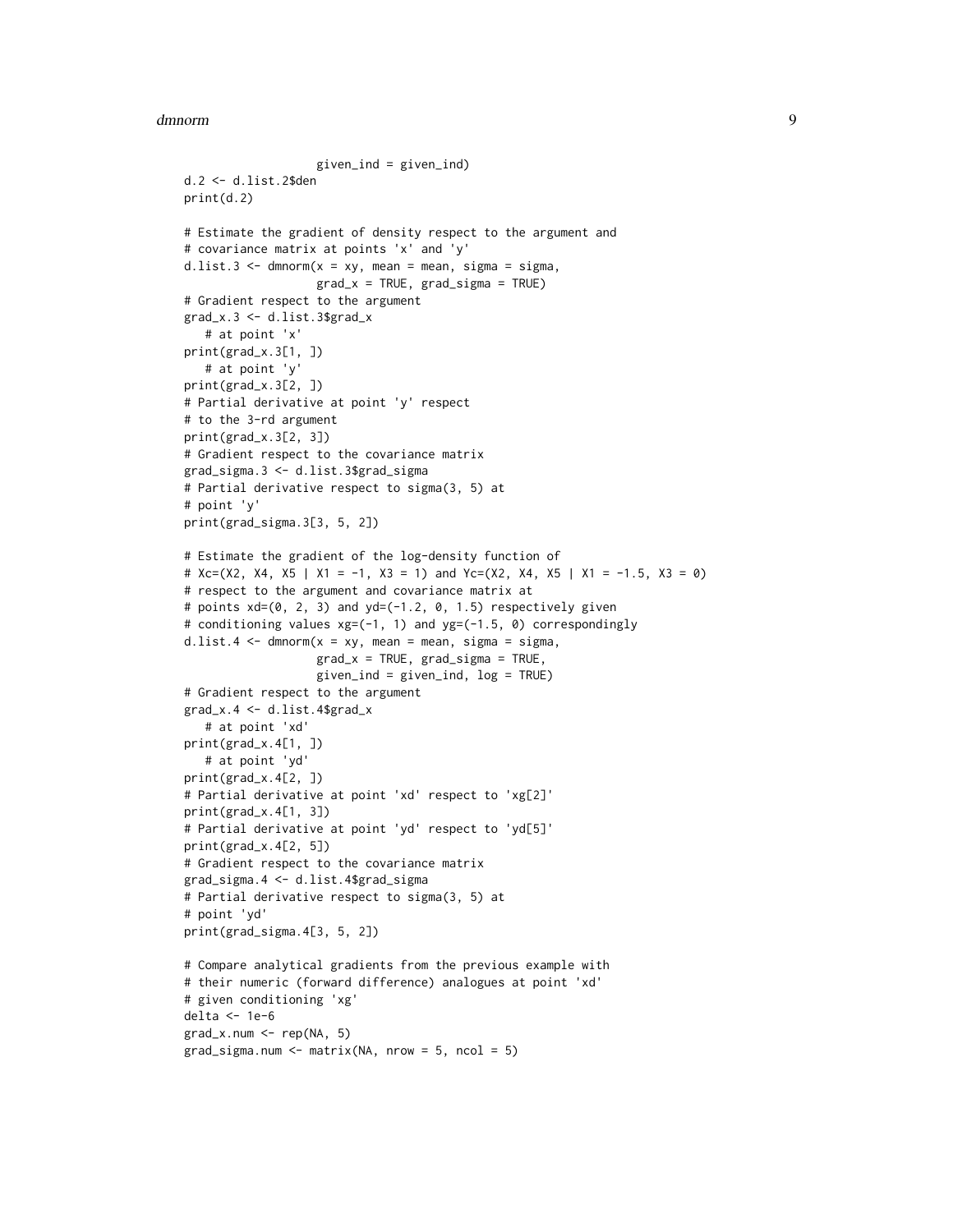```
for (i in 1:5)
{
 x.delta <- x
 x.delta[i] <- x[i] + delta
 d.list.delta \leq dmnorm(x = x.delta, mean = mean, sigma = sigma,
                          grad_x = TRUE, grad_sigma = TRUE,given_ind = given_ind, log = TRUE)
 grad_x.num[i] <- (d.list.delta$den - d.list.4$den[1]) / delta
   for(j in 1:5)
   {
     sigma.delta <- sigma
     sigma.delta[i, j] <- sigma[i, j] + delta
     sigma.delta[j, i] <- sigma[j, i] + delta
     d.list.delta <- dmnorm(x = x), mean = mean, sigma = sigma.delta,
                             grad_x = TRUE, grad_sigma = TRUE,
                             given_ind = given_ind, log = TRUE)
     grad_sigma.num[i, j] <- (d.list.delta$den - d.list.4$den[1]) / delta
   }
}
# Comparison of gradients respect to the argument
h.x \leq \text{cbind}(\text{analytical} = \text{grad}_x.4[1, ], \text{ numeric} = \text{grad}_x.\text{num})rownames(h.x) <- c("xg[1]", "xd[1]", "xg[2]", "xd[3]", "xd[4]")
print(h.x)
# Comparison of gradients respect to the covariance matrix
h.sigma <- list(analytical = grad_sigma.4[, , 1], numeric = grad_sigma.num)
print(h.sigma)
```
halton *Halton sequence*

#### Description

Calculate elements of the Halton sequence and of some other pseudo-random sequences.

#### Usage

```
halton(
  n = 1L,
  base = as.integer(c(2)),
  start = 1L,
  random = "NO",
  type = "halton",
  is_validation = TRUE,
  n_cores = 1L
\lambda
```
#### Arguments

n positive integer representing the number of sequence elements.

<span id="page-9-0"></span>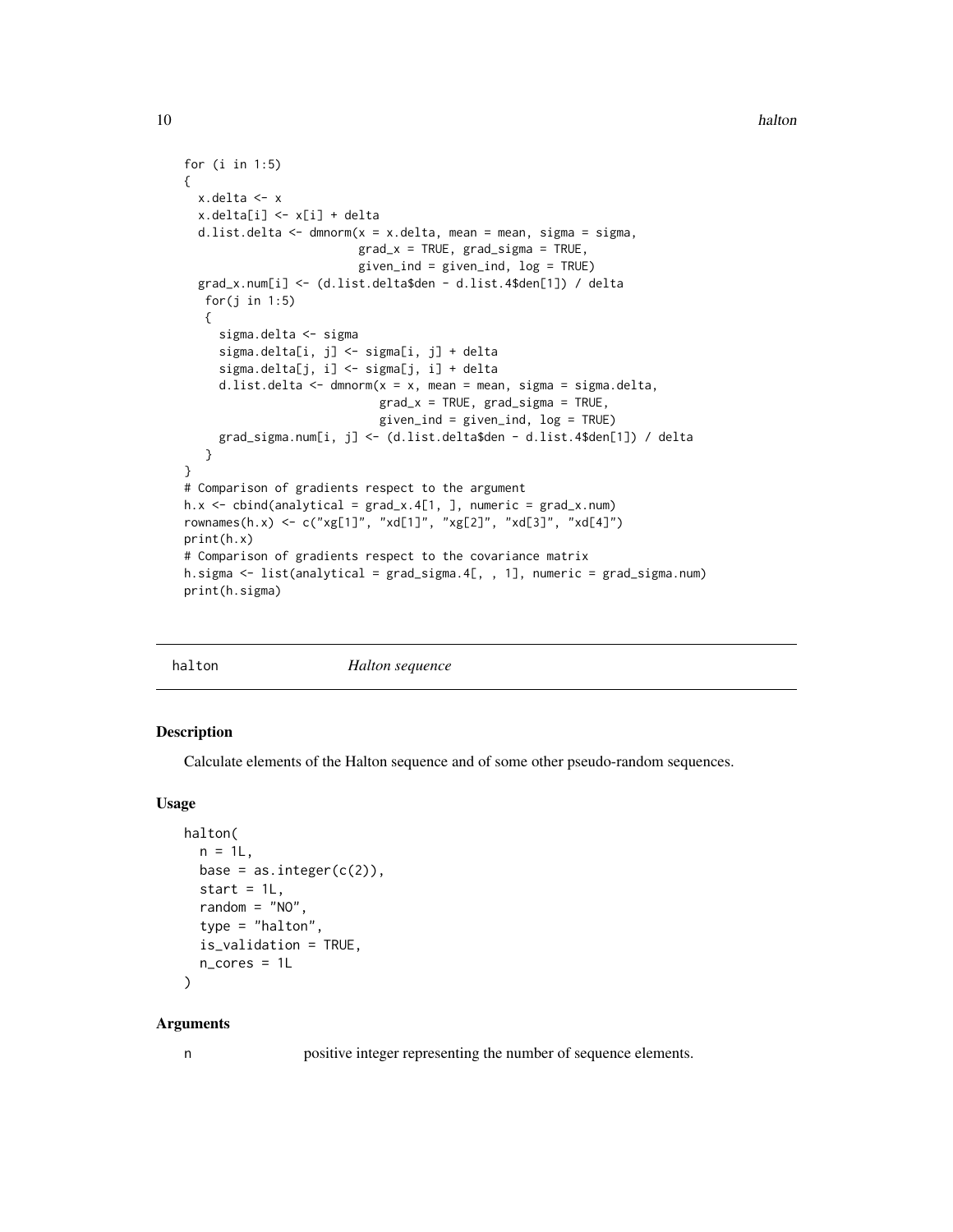<span id="page-10-0"></span>

| base          | vector of positive integers greater then one representing the bases for each of the<br>sequences.                                                                                                                                                                                                                                                                          |
|---------------|----------------------------------------------------------------------------------------------------------------------------------------------------------------------------------------------------------------------------------------------------------------------------------------------------------------------------------------------------------------------------|
| start         | non-negative integer representing the index of the first element of the sequence<br>to be included in the output sequence.                                                                                                                                                                                                                                                 |
| random        | string representing the method of randomization to be applied to the sequence. If<br>random = $"NO"$ (default) then there is no randomization. If random = $"Tuffin"$<br>then standard uniform random variable will be added to each element of the<br>sequence and the difference between this sum and it's 'floor' will be returned as<br>a new element of the sequence. |
| type          | string representing type of the sequence. Default is "halton" that is Halton se-<br>quence. The alternative is "richtmyer" corresponding to Richtmyer sequence.                                                                                                                                                                                                            |
| is_validation | logical value indicating whether input arguments should be validated. Set it to<br>FALSE to get performance boost (default value is TRUE).                                                                                                                                                                                                                                 |
| n_cores       | positive integer representing the number of CPU cores used for parallel comput-<br>ing. Currently it is not recommended to set n_cores > 1 if vectorized arguments<br>include less then 100000 elements.                                                                                                                                                                   |

#### Details

Function [seqPrimes](#page-19-1) could be used to provide the prime numbers for the base input argument.

#### Value

The function returns a matrix which i-th column is a sequence with base base[i] and elements with indexes from start to start + n.

#### References

J. Halton (1964) <doi:10.2307/2347972>

#### Examples

halton(n = 100, base =  $c(2, 3, 5)$ , start = 10)

pmnorm *Probabilities of (conditional) multivariate normal distribution*

#### Description

This function calculates and differentiates probabilities of (conditional) multivariate normal distribution.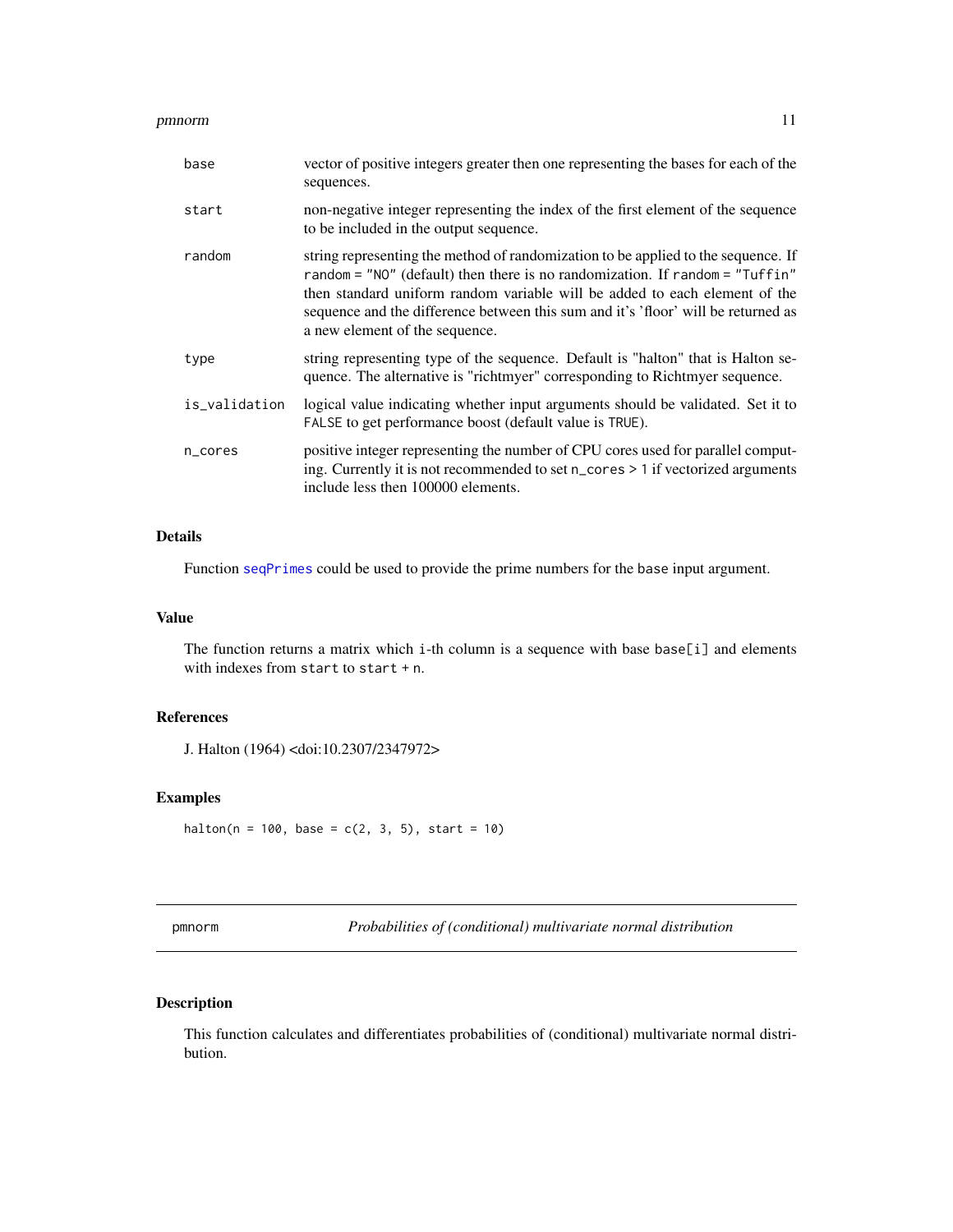12 **pmnorm** 

#### Usage

```
pmnorm(
  lower,
  upper,
 given_x = numeric(),mean = numeric(),sigma = matrix(),
 given_ind = numeric(),
 n_sim = 1000L,
 method = "default",
 ordering = "mean",
 log = FALSE,
 grad_lower = FALSE,
 grad_upper = FALSE,
 grad_sigma = FALSE,
 grad_given = FALSE,
  is_validation = TRUE,
 control = NULL,
 n_cores = 1L
\mathcal{L}
```
### Arguments

| lower     | numeric vector representing lower integration limits. If lower is a matrix then<br>each row determines new limits. Negative infinite values are allowed while pos-<br>itive infinite values are prohibited.                     |
|-----------|---------------------------------------------------------------------------------------------------------------------------------------------------------------------------------------------------------------------------------|
| upper     | numeric vector representing upper integration limits. If upper is a matrix then<br>each row determines new limits. Positive infinite values are allowed while neg-<br>ative infinite values are prohibited.                     |
| given_x   | numeric vector which i-th element corresponds to the given value of the given_ind[i]-<br>th element (component) of multivariate normal vector. If given_x is numeric<br>matrix then it's rows are such vectors of given values. |
| mean      | numeric vector representing expectation of multivariate normal vector (distribu-<br>tion).                                                                                                                                      |
| sigma     | positively defined numeric matrix representing covariance matrix of multivariate<br>normal vector (distribution).                                                                                                               |
| given_ind | numeric vector representing indexes of multivariate normal vector which are<br>conditioned at values given by given_x argument.                                                                                                 |
| n_sim     | positive integer representing the number of draws from Halton sequence in GHK<br>algorithm. More draws provide more accurate results by the cost of additional<br>computational burden.                                         |
| method    | string representing the method to be used to calculate multivariate normal prob-<br>abilities. Currently "default" is the only available option. See Details section<br>below.                                                  |
| ordering  | string representing the method to be used to order the integrals. See Details<br>section below.                                                                                                                                 |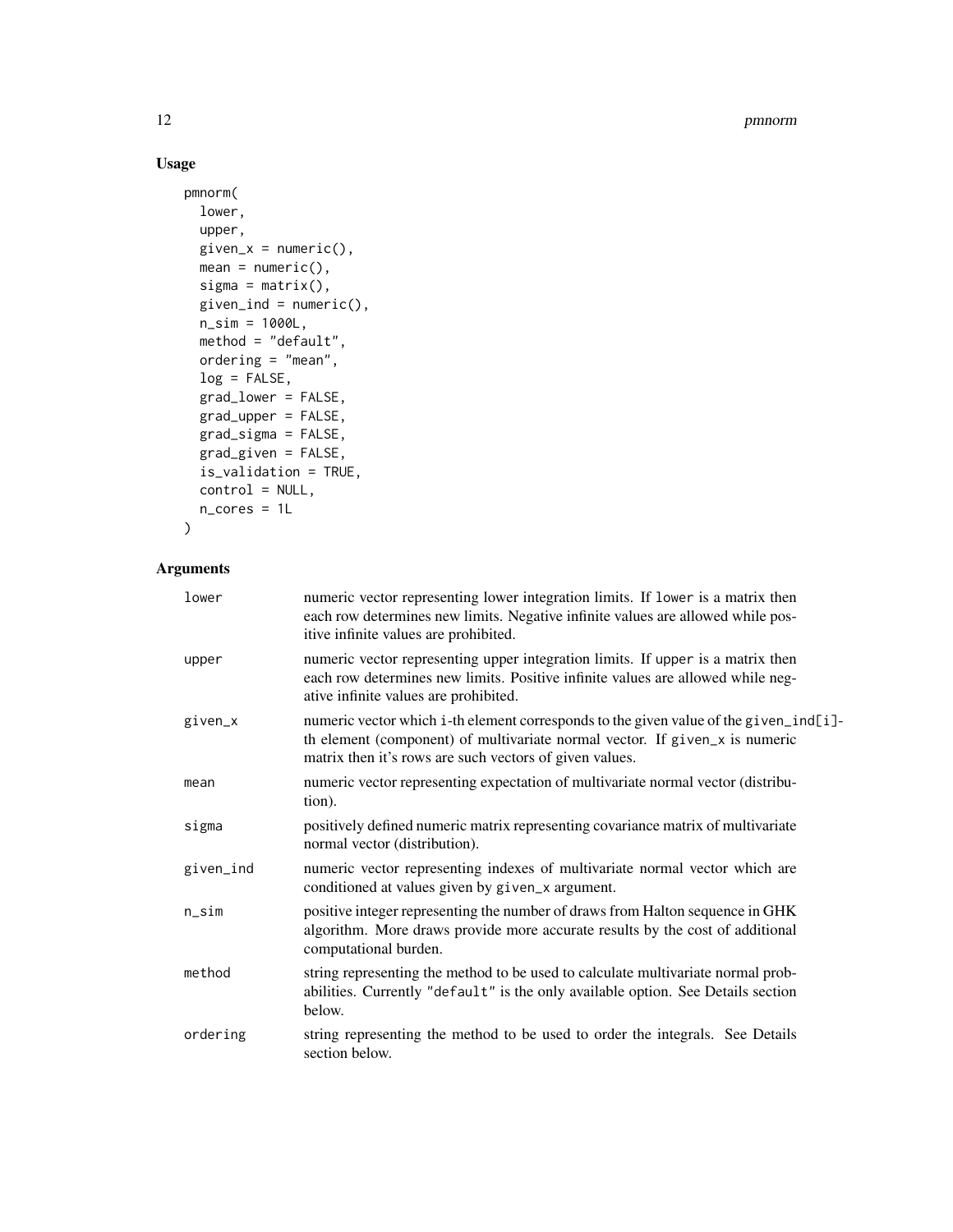<span id="page-12-0"></span>

| log           | logical; if TRUE then probabilities (or densities) $p$ are given as $log(p)$ and deriva-<br>tives will be given respect to $log(p)$ .                                                                                                             |
|---------------|---------------------------------------------------------------------------------------------------------------------------------------------------------------------------------------------------------------------------------------------------|
| grad_lower    | logical; if TRUE then the vector of partial derivatives of the probability will be<br>calculated respect to each element of lower. If lower is a matrix then gradients<br>will be estimated for each row of lower.                                |
| grad_upper    | logical; if TRUE then the vector of partial derivatives of the probability will be<br>calculated respect to each element of upper. If upper is a matrix then gradients<br>will be estimated for each row of upper.                                |
| grad_sigma    | logical; if TRUE then the vector of partial derivatives (gradient) of the probability<br>will be calculated respect to each element of sigma. If lower and upper are<br>matrices then gradients will be estimated for each row of these matrices. |
| grad_given    | logical; if TRUE then the vector of partial derivatives of the density function will<br>be calculated respect to each element of given_x. If given_x is a matrix then<br>gradients will be estimated for each row of given_x.                     |
| is_validation | logical value indicating whether input arguments should be validated. Set it to<br>FALSE to get performance boost (default value is TRUE).                                                                                                        |
| control       | a list of control parameters. See Details.                                                                                                                                                                                                        |
| n_cores       | positive integer representing the number of CPU cores used for parallel comput-<br>ing. Currently it is not recommended to set n_cores > 1 if vectorized arguments<br>include less then 100000 elements.                                          |

#### Details

Consider notations from the Details sections of [cmnorm](#page-1-1) and [dmnorm](#page-4-1). The function calculates probabilities of the form:

$$
P\left(x^{(l)} \le X_{I_d} \le x^{(u)} | X_{I_g} = x^{(g)}\right)
$$

where  $x^{(l)}$  and  $x^{(u)}$  are lower and upper integration limits respectively i.e. lower and upper correspondingly. Also  $x^{(g)}$  represents given\_x. Note that lower and upper should be matrices of the same size. Also given\_x should have the same number of rows as lower and upper.

To calculate bivariate probabilities the function applies the method described in A. Genz (2004). In contrast to the classical implementation of this method the function applies Gauss-Legendre quadrature with 30 sample points to approximate integral (1) of A. Genz (2004). Classical implementations of this method use up to 20 points but requires some additional transformations of (1). During preliminary testing it has been found that approach with 30 points provides similar accuracy being slightly faster because of better vectorization capabilities.

For m-variate probabilities, where  $m > 2$ , the function applies GHK algorithm described in section 4.2 of A. Genz and F. Bretz (2009). The implementation of GHK is based on deterministic Halton sequence with n\_sim draws and use variable reordering suggested in section 4.1.3 of A. Genz and F. Bretz (2009). The ordering algorithm may be determined via ordering argument. Available options are "NO", "mean" (default), and "variance".

We are going to provide alternative estimation algorithms during future updates. These methods will be available via method argument.

The function is optimized to perform much faster when all upper integration limits upper are finite while all lower integration limits lower are negative infinite. The derivatives could be also calculated much faster when some integration limits are infinite.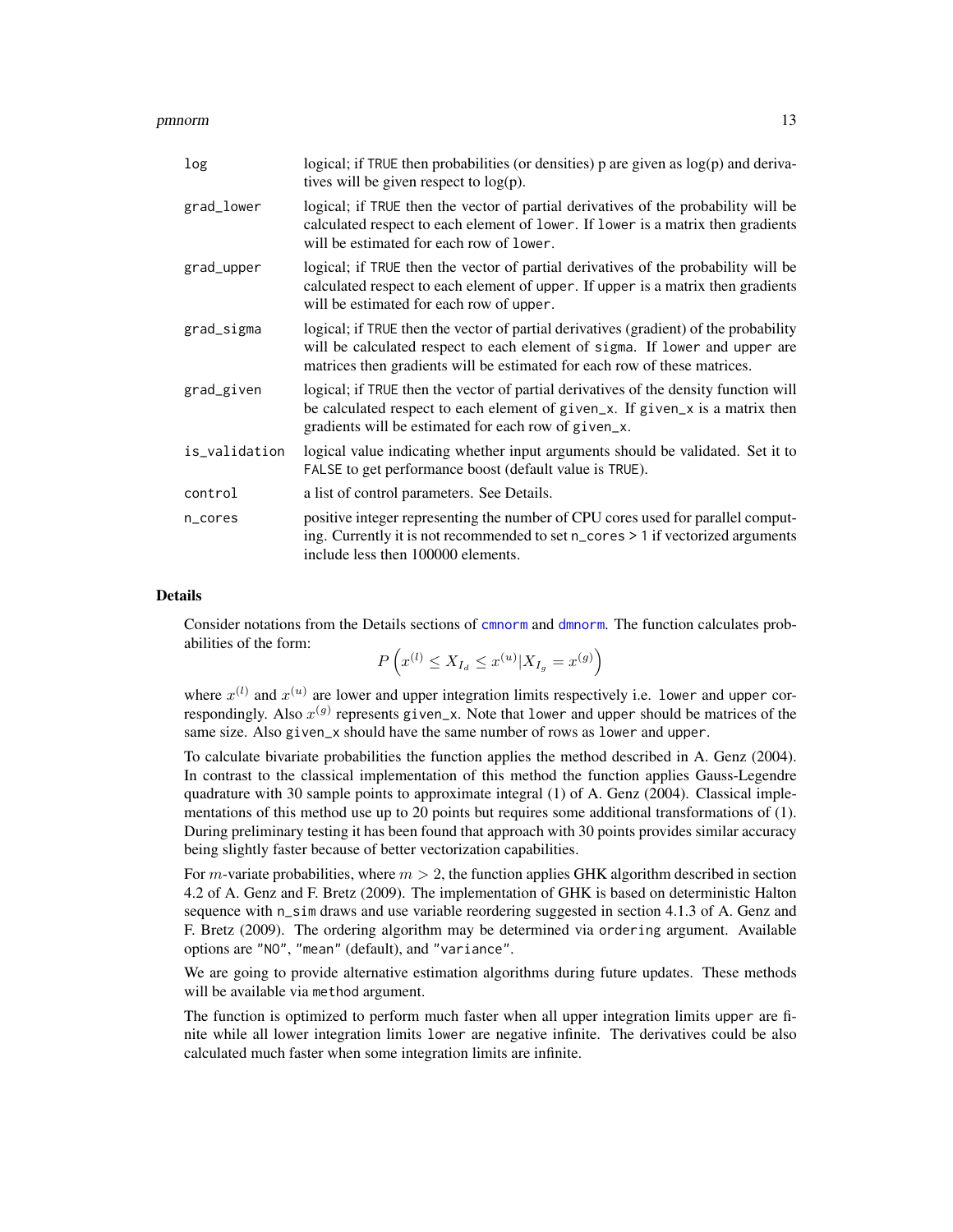<span id="page-13-0"></span>For simplicity of notations further let's consider unconditioned probabilities. Derivatives respect to conditioned components are similar to those mentioned in Details section of [dmnorm](#page-4-1). We also provide formulas for  $m \geq 3$ . But the function may calculate derivatives for  $m \leq 2$  using some simplifications of the formulas mentioned below.

If grad\_upper is TRUE then function additionally estimates the gradient respect to upper:

$$
\frac{\partial P\left(x^{(l)} \le X \le x^{(u)}\right)}{\partial x_i^{(u)}} = P\left(x_{(-i)}^{(l)} \le X_{(-i)} \le x_{(-i)}^{(u)} | X_i = x_i^{(u)}\right) f_{X_i}\left(x_i^{(u)}; \mu_i, \Sigma_{i,i}\right)
$$

If grad\_upper is TRUE then function additionally estimates the gradient respect to lower:

$$
\frac{\partial P\left(x^{(l)} \le X \le x^{(u)}\right)}{\partial x_i^{(l)}} = -P\left(x_{(-i)}^{(l)} \le X_{(-i)} \le x_{(-i)}^{(u)} | X_i = x_i^{(u)}\right) f_{X_i}\left(x_i^{(l)}; \mu_i, \Sigma_{i,i}\right)
$$

If grad\_sigma is TRUE then function additionally estimates the gradient respect to sigma. For  $i \neq j$ the function calculates derivatives respect to the covariances:

$$
\frac{\partial P(x^{(l)} \leq X \leq x^{(u)})}{\partial \Sigma_{i,j}} =
$$
\n
$$
= P\left(x_{(-i,j)}^{(l)} \leq X_{(-i,j)} \leq x_{(-i,j)}^{(u)} | X_i = x_i^{(u)}, X_j = x_j^{(u)}\right) f_{X_i, X_j} \left(x_i^{(u)}, x_j^{(u)}; \mu_{(i,j)}, \Sigma_{(i,j),(i,j)}\right) -
$$
\n
$$
- P\left(x_{(-i,j)}^{(l)} \leq X_{(-i,j)} \leq x_{(-i,j)}^{(u)} | X_i = x_i^{(l)}, X_j = x_j^{(u)}\right) f_{X_i, X_j} \left(x_i^{(l)}, x_j^{(u)}; \mu_{(i,j)}, \Sigma_{(i,j),(i,j)}\right) -
$$
\n
$$
- P\left(x_{(-i,j)}^{(l)} \leq X_{(-i,j)} \leq x_{(-i,j)}^{(u)} | X_i = x_i^{(u)}, X_j = x_j^{(l)}\right) f_{X_i, X_j} \left(x_i^{(u)}, x_j^{(l)}; \mu_{(i,j)}, \Sigma_{(i,j),(i,j)}\right) +
$$
\n
$$
+ P\left(x_{(-i,j)}^{(l)} \leq X_{(-i,j)} \leq x_{(-i,j)}^{(u)} | X_i = x_i^{(l)}, X_j = x_j^{(l)}\right) f_{X_i, X_j} \left(x_i^{(l)}, x_j^{(l)}; \mu_{(i,j)}, \Sigma_{(i,j),(i,j)}\right)
$$

Note that if some of integration limits are infinite then some elements of this equation converge to zero which highly simplifies the calculations.

Derivatives respect to variances are calculated using derivatives respect to covariances and integration limits:

$$
\frac{\partial P\left(x^{(l)} \le X \le x^{(u)}\right)}{\partial \Sigma_{i,i}} = \frac{\partial P\left(x^{(l)} \le X \le x^{(u)}\right)}{\partial x_i^{(l)}} \frac{x_i^{(l)}}{2\Sigma_{i,i}} - \frac{\partial P\left(x^{(l)} \le X \le x^{(u)}\right)}{\partial x_i^{(u)}} \frac{x_i^{(u)}}{2\Sigma_{i,i}} - \frac{\sum_{i,j} \partial P\left(x^{(l)} \le X \le x^{(u)}\right)}{\partial \Sigma_{i,j}} \frac{\Sigma_{i,j}}{2\Sigma_{j,j}}
$$

If grad\_given is TRUE then function additionally estimates the gradient respect to given\_x using formulas similar to those described in Details section of [dmnorm](#page-4-1).

More details on abovementioned differentiation formulas could be found in the appendix of E. Kossova and B. Potanin (2018).

Currently control has no input arguments intended for the users. This argument is used for some internal purposes of the package.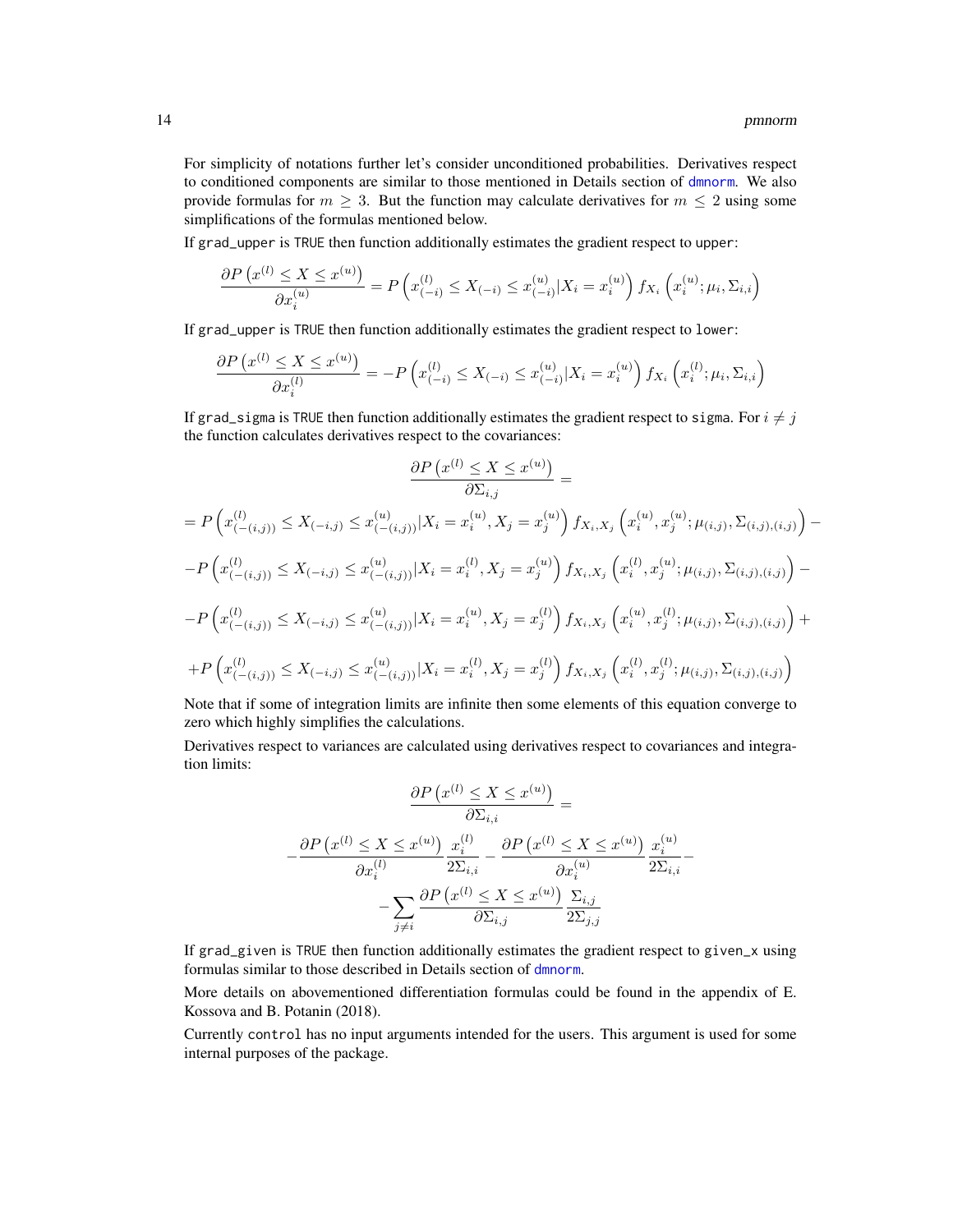#### Value

This function returns an object of class "mnorm pmnorm".

An object of class "mnorm\_pmnorm" is a list containing the following components:

- prob probability that multivariate normal random variable will be between lower and upper bounds.
- grad\_lower gradient of probability respect to lower if grad\_lower or grad\_sigma input argument is set to TRUE.
- grad\_upper gradient of probability respect to upper if grad\_upper or grad\_sigma input argument is set to TRUE.
- grad\_sigma gradient respect to the elements of sigma if grad\_sigma input argument is set to TRUE.
- grad\_given gradient respect to the elements of given\_x if grad\_given input argument is set to TRUE.

If log is TRUE then prob is a log-probability so output grad\_lower, grad\_upper, grad\_sigma and grad\_given are calculated respect to the log-probability.

Output grad\_lower and grad\_upper are Jacobian matrices which rows are gradients of the probabilities calculated for each row of lower and upper correspondingly. Similarly grad\_given is a Jacobian matrix respect to given\_x.

Output grad\_sigma is a 3D array such that grad\_sigma[i, j, k] is a partial derivative of the probability function respect to the sigma[i, j] estimated for k-th observation.

#### References

Genz, A. (2004), Numerical computation of rectangular bivariate and trivariate normal and t-probabilities, Statistics and Computing, 14, 251-260.

Genz, A. and Bretz, F. (2009), Computation of Multivariate Normal and t Probabilities. Lecture Notes in Statistics, Vol. 195. Springer-Verlag, Heidelberg.

E. Kossova., B. Potanin (2018). Heckman method and switching regression model multivariate generalization. Applied Econometrics, vol. 50, pages 114-143.

#### Examples

```
# Consider multivariate normal vector:
# X = (X1, X2, X3, X4, X5) ~ N(mean, sigma)# Prepare multivariate normal vector parameters
 # expected value
mean \leq -c(-2, -1, 0, 1, 2)n_dim <- length(mean)
 # correlation matrix
cor <- c( 1, 0.1, 0.2, 0.3, 0.4,
         0.1, 1, -0.1, -0.2, -0.3,0.2, -0.1, 1, 0.3, 0.2,
         0.3, -0.2, 0.3, 1, -0.05,0.4, -0.3, 0.2, -0.05, 1)
```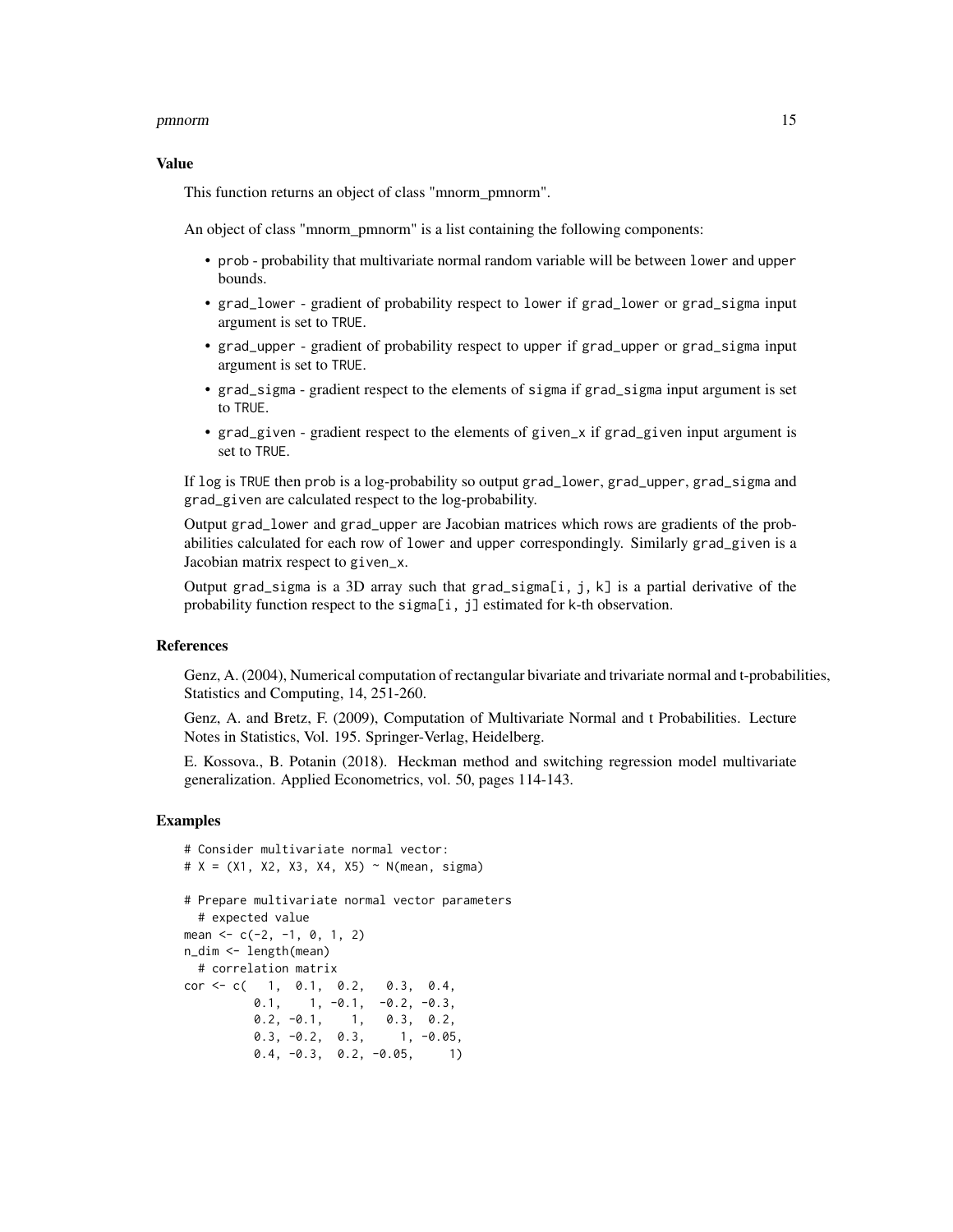#### 16 **pmnorm**

```
cor < - matrix(cor, ncol = n_dim, nrow = n_dim, byrow = TRUE)
  # covariance matrix
sd_mat <- diag(c(1, 1.5, 2, 2.5, 3))
sigma <- sd_mat %*% cor %*% t(sd_mat)
# Estimate probability:
# P(-3 < X1 < 1, -2.5 < X2 < 1.5, -2 < X3 < 2, -1.5 < X4 < 2.5, -1 < X5 < 3)
lower < -c(-3, -2.5, -2, -1.5, -1)upper <- c(1, 1.5, 2, 2.5, 3)
p.list <- pmnorm(lower = lower, upper = upper,
                 mean = mean, sigma = sigma)
p <- p.list$prob
print(p)
# Additionally estimate a probability
lower.1 <- c(-Inf, 0, -Inf, 1, -Inf)
upper.1 <- c(Inf, Inf, 3, 4, 5)
lower.mat <- rbind(lower, lower.1)
upper.mat <- rbind(upper, upper.1)
p.list.1 <- pmnorm(lower = lower.mat, upper = upper.mat,
                   mean = mean, sigma = sigma)
p.1 <- p.list.1$prob
print(p.1)
# Estimate the probabilities
# P(-1 < X1 < 1, -3 < X3 < 3, -5 < X5 < 5 | X2 = -2, X4 = 4)
lower.2 < -c(-1, -3, -5)upper.2 \leq \leq \leq (1, 3, 5)given_ind \leftarrow c(2, 4)
given_x \leftarrow c(-2, 4)p.list.2 <- pmnorm(lower = lower.2, upper = upper.2,
                   mean = mean, sigma = sigma,
                   given\_ind = given\_ind, given_x = given_x)p.2 <- p.list.2$prob
print(p.2)
# Additionally estimate the probability
# P(-Inf < X1 < 1, -3 < X3 < Inf, -Inf < X5 < Inf | X2 = 4, X4 = -2)
lower.3 <- c(-Inf, -3, -Inf)
upper.3 \leq c(1, \ln f, \ln f)given_x.1 <- c(-2, 4)lower.mat.2 <- rbind(lower.2, lower.3)
upper.mat.2 <- rbind(upper.2, upper.3)
given_x.mat <- rbind(given_x, given_x.1)
p.list.3 <- pmnorm(lower = lower.mat.2, upper = upper.mat.2,
                   mean = mean, sigma = sigma,
                   given_ind = given_ind, given_x = given_x.mat)
p.3 <- p.list.3$prob
print(p.3)
```

```
# Estimate the gradient of previous probabilities respect various arguments
# and increase the accuracy of estimates by increasing the number
# of Halton sequence draws
```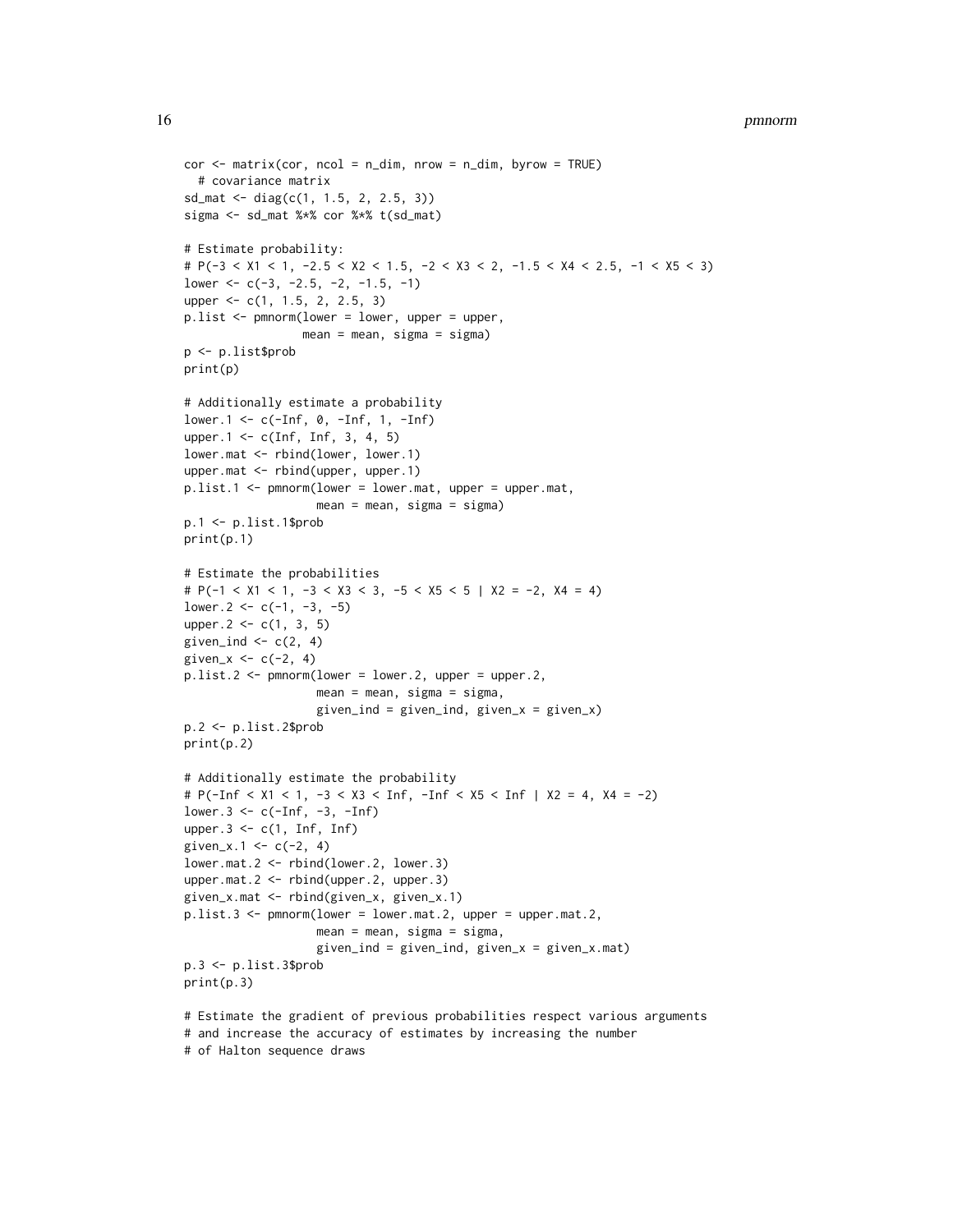```
n_sim <- 5000
p.list.4 <- pmnorm(lower = lower.mat.2, upper = upper.mat.2,
                   mean = mean, sigma = sigma,
                   given_ind = given_ind, given_x = given_x.mat,
                   grad_lower = TRUE, grad_upper = TRUE,
                   grad_sigma = TRUE, grad_given = TRUE,
                   n_sim = n_sim)
p.4 <- p.list.4$prob
print(p.4)
# Gradient respect to 'lower'
grad_lower <- p.list.4$grad_lower
   # for the first probability
print(grad_lower[1, ])
   # for the second probability
print(grad_lower[2, ])
# Gradient respect to 'upper'
grad_upper <- p.list.4$grad_upper
   # for the first probability
print(grad_upper[1, ])
   # for the second probability
print(grad_upper[2, ])
# Gradient respect to 'given_x'
grad_given <- p.list.4$grad_given
   # for the first probability
print(grad_given[1, ])
   # for the second probability
print(grad_given[2, ])
# Gradient respect to 'sigma'
grad_given <- p.list.4$grad_given
   # for the first probability
print(grad_given[1, ])
   # for the second probability
print(grad_given[2, ])
# Compare analytical gradients from the previous example with
# their numeric (forward difference) analogues for the first probability
n_dependent <- length(lower.2)
n_given <- length(given_x)
n_dim <- n_dependent + n_given
delta <- 1e-6
grad_lower.num <- rep(NA, n_dependent)
grad_upper.num <- rep(NA, n_dependent)
grad_given.num <- rep(NA, n_given)
grad_sigma.num <- matrix(NA, nrow = n_dim, ncol = n_dim)
for (i in 1:n_dependent)
{
  # respect to lower
  lower.delta <- lower.2
  lower.delta[i] <- lower.2[i] + delta
  p.list.delta <- pmnorm(lower = lower.delta, upper = upper.2,
                         given_x = given_x,
                         mean = mean, sigma = sigma,
```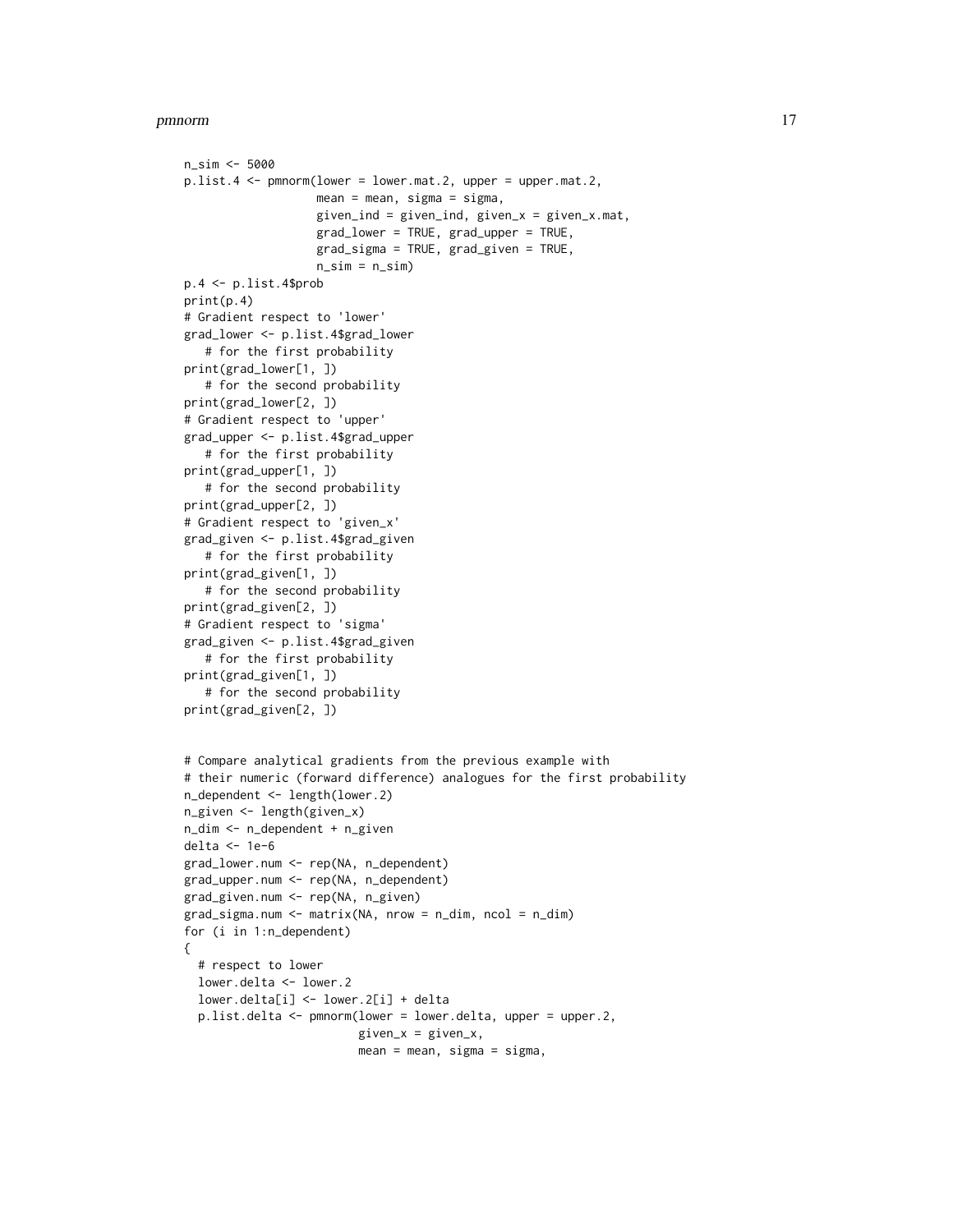```
given_ind = given_ind,
                         n_sim = n_sim)
 grad_lower.num[i] <- (p.list.delta$prob - p.list.4$prob[1]) / delta
 # respect to upper
 upper.delta <- upper.2
 upper.delta[i] <- upper.2[i] + delta
 p.list.delta <- pmnorm(lower = lower.2, upper = upper.delta,
                         given_x = given_x,
                         mean = mean, sigma = sigma,
                        given_ind = given_ind,
                        n_sim = n_sim)grad_upper.num[i] <- (p.list.delta$prob - p.list.4$prob[1]) / delta
}
for (i in 1:n_given)
{
 # respect to lower
 given_x.delta <- given_x
 given_x.delta[i] <- given_x[i] + delta
 p.list.delta <- pmnorm(lower = lower.2, upper = upper.2,
                        given_x = given_x.delta,mean = mean, sigma = sigma,
                         given_ind = given_ind,
                        n\_sim = n\_sim)
 grad_given.num[i] <- (p.list.delta$prob - p.list.4$prob[1]) / delta
}
for (i in 1:n_dim)
{
 for(j in 1:n_dim)
 {
   # respect to sigma
    sigma.delta <- sigma
    sigma.delta[i, j] <- sigma[i, j] + delta
    sigma.delta[j, i] <- sigma[j, i] + delta
   p.list.delta <- pmnorm(lower = lower.2, upper = upper.2,
                           given_x = given_x,
                           mean = mean, sigma = sigma.delta,
                           given_ind = given_ind,
                           n_sim = n_sim)
   grad_sigma.num[i, j] <- (p.list.delta$prob - p.list.4$prob[1]) / delta
 }
}
# Comparison of gradients respect to lower integration limits
h.lower <- cbind(analytical = p.list.4$grad_lower[1, ],
                 numeric = grad_lower.num)
print(h.lower)
# Comparison of gradients respect to upper integration limits
h.upper <- cbind(analytical = p.list.4$grad_upper[1, ],
                 numeric = grad_upper.num)
print(h.upper)
# Comparison of gradients respect to given values
h.given <- cbind(analytical = p.list.4$grad_given[1, ],
                 numeric = grad_given.num)
print(h.given)
```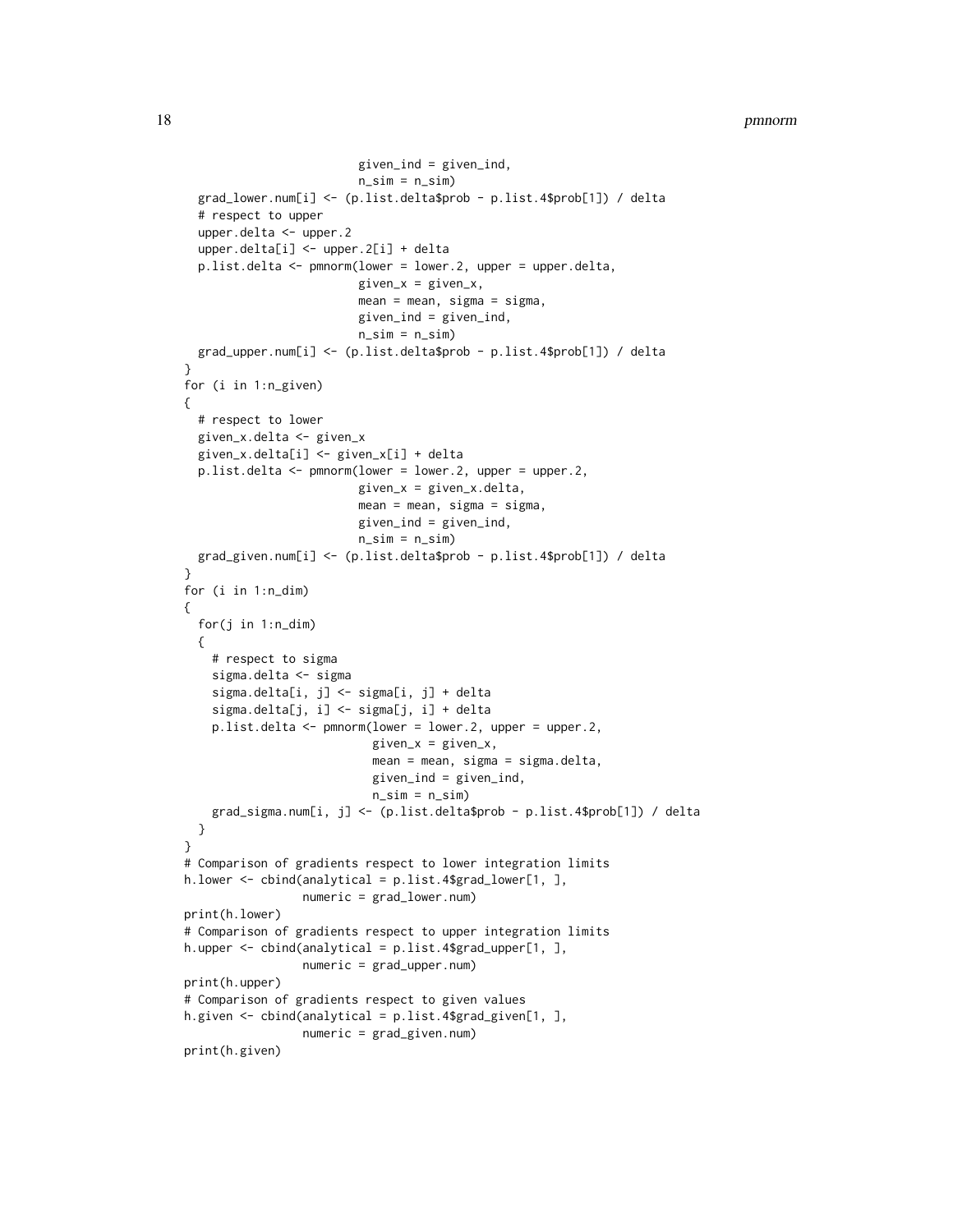#### <span id="page-18-0"></span>qnormFast 19

```
# Comparison of gradients respect to the covariance matrix
h.sigma <- list(analytical = p.list.4$grad_sigma[, , 1],
                numeric = grad_sigma.num)
print(h.sigma)
```
qnormFast *Quantile function of a normal distribution*

#### Description

Calculate quantile of a normal distribution using one of the available methods.

#### Usage

```
qnormFast(
 p,
 mean = 0L,
 sd = 1L,
 method = "Voutier",
 is_validation = TRUE,
 n_cores = 1L
)
```
#### Arguments

| p             | numeric vector of values between 0 and 1 representing levels of the quantiles.                                                                                                                           |
|---------------|----------------------------------------------------------------------------------------------------------------------------------------------------------------------------------------------------------|
| mean          | numeric value representing the expectation of a normal distribution.                                                                                                                                     |
| sd            | positive numeric value representing standard deviation of a normal distribution.                                                                                                                         |
| method        | character representing the method to be used for quantile calculation. Available<br>options are "Voutier" (default) and "Shore".                                                                         |
| is_validation | logical value indicating whether input arguments should be validated. Set it to<br>FALSE to get performance boost (default value is TRUE).                                                               |
| n_cores       | positive integer representing the number of CPU cores used for parallel comput-<br>ing. Currently it is not recommended to set n_cores > 1 if vectorized arguments<br>include less then 100000 elements. |

#### Details

If method = "Voutier" then the method of P. Voutier (2010) is used which maximum absolute error is about 0.000025. If method = "Shore" then the approach proposed by H. Shore (1982) is applied which maximum absolute error is about 0.026 for quantiles of level between 0.0001 and 0.9999.

#### Value

The function returns a vector of p-level quantiles of a normal distribution with mean equal to mean and standard deviation equal to sd.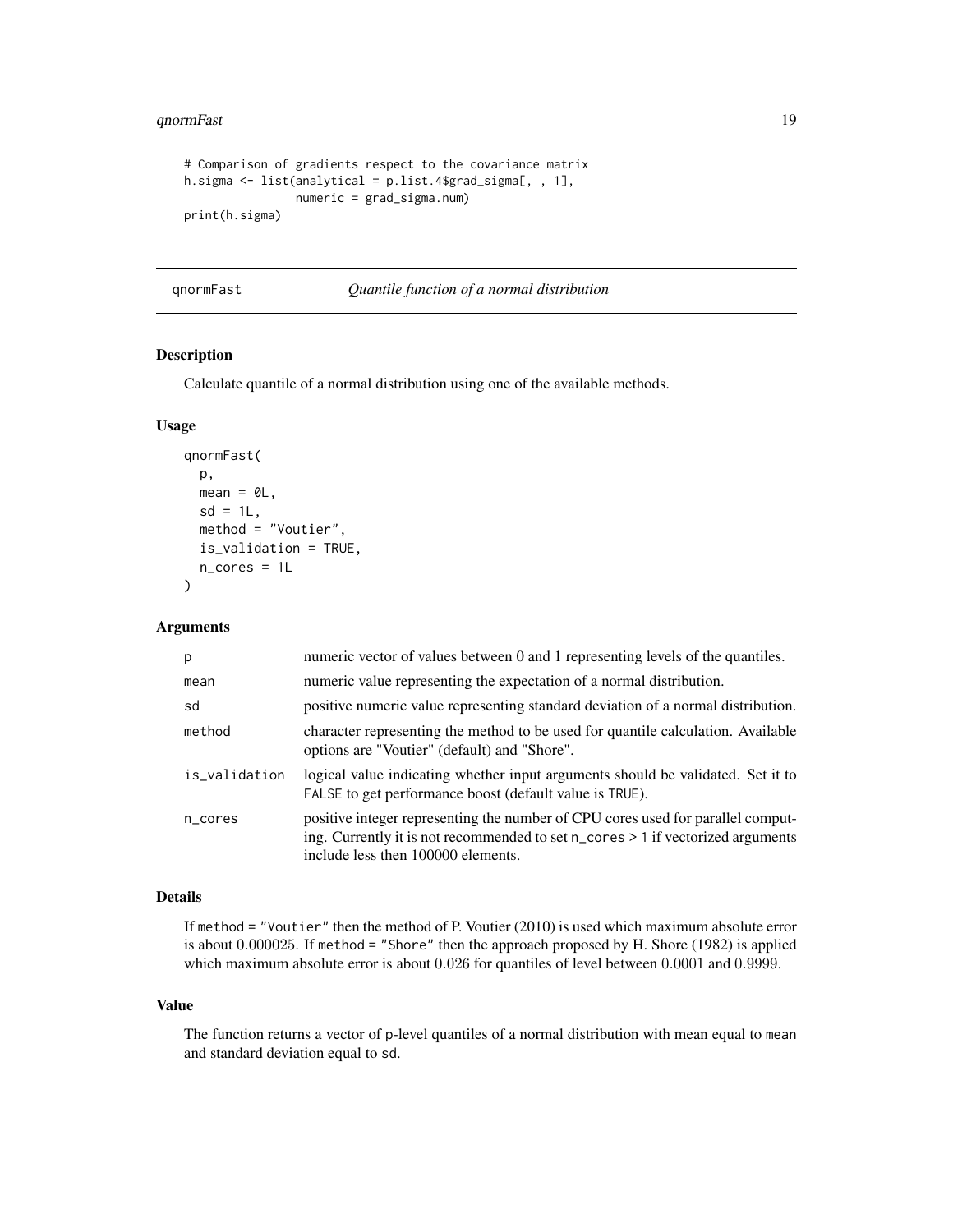#### References

H. Shore (1982) <doi:10.2307/2347972>

P. Voutier (2010) <doi:10.48550/arXiv.1002.0567>

#### Examples

qnormFast(c(0.1, 0.9), mean = 1, sd = 2)

<span id="page-19-1"></span>seqPrimes *Sequence of prime numbers*

#### Description

Calculates the sequence of prime numbers.

#### Usage

seqPrimes(n)

### Arguments

n positive integer representing the number of sequence elements.

#### Value

The function returns a numeric vector containing first n prime numbers. The current (naive) implementation of the algorithm is not efficient in terms of speed so it is suited for low n < 10000 but requires just O(n) memory usage.

#### Examples

seqPrimes(10)

<span id="page-19-0"></span>